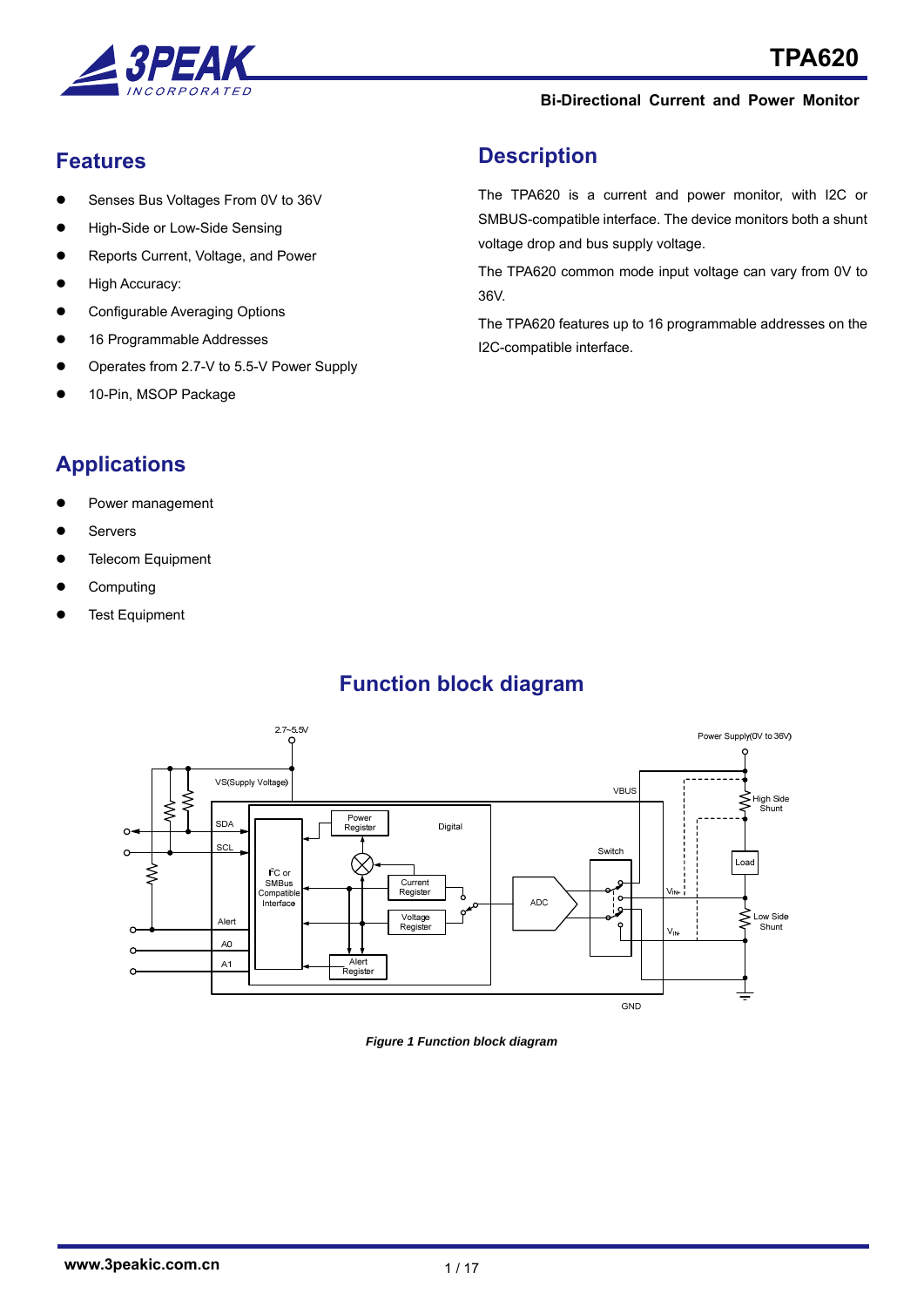

# **Table of Contents**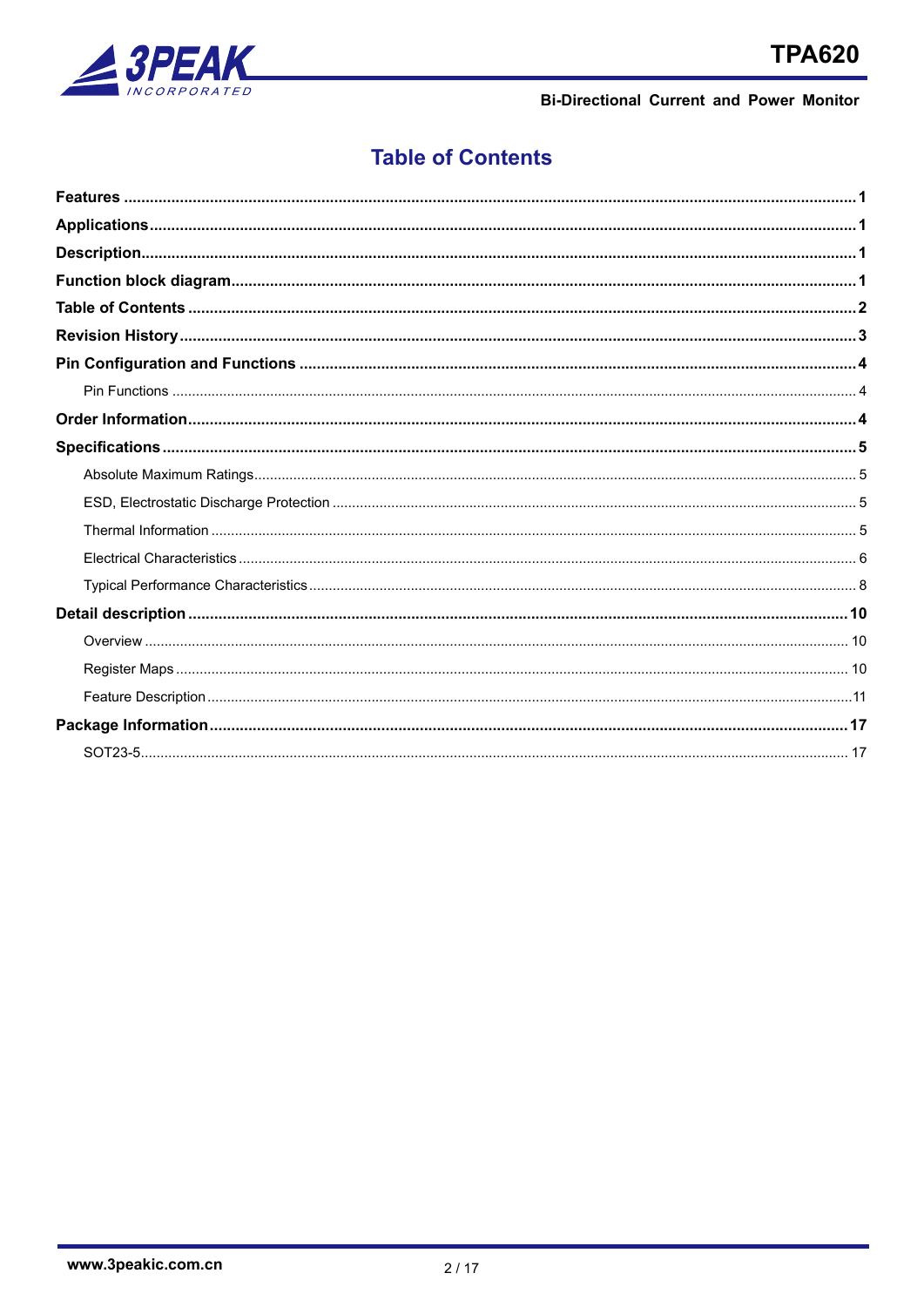

# **Revision History**

| Date      | Revision | <b>Notes</b>   |
|-----------|----------|----------------|
| 2020/6/10 | A.01     | 1.0 Version.   |
| 2021/5/25 | A.02     | Update diagram |
|           |          |                |
|           |          |                |
|           |          |                |
|           |          |                |
|           |          |                |
|           |          |                |
|           |          |                |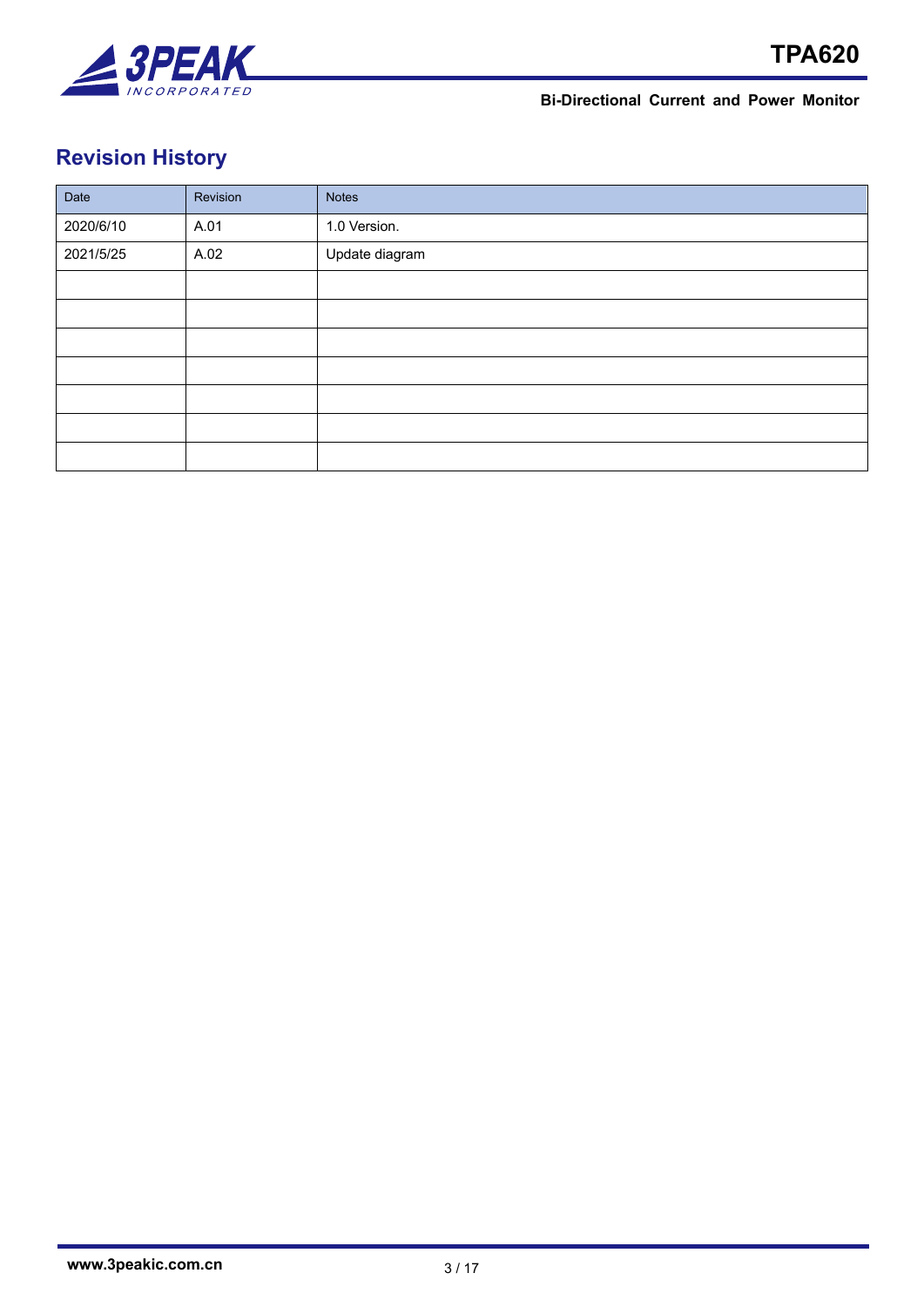

# **Pin Configuration and Functions**



# **Pin Functions**

| Pin            |                | $U$           | <b>Description</b>                             |
|----------------|----------------|---------------|------------------------------------------------|
| $\overline{2}$ | A0             | Digital input | Address pin. Connect to GND, SCL, SDA, or VS.  |
| 1              | A <sub>1</sub> | Digital input | Address pin. Connect to GND, SCL, SDA, or VS.  |
| 3              | <b>NC</b>      | <b>NA</b>     | NC.                                            |
| $\overline{7}$ | <b>GND</b>     | Analog        | Ground.                                        |
| 10             | $IN +$         | Analog input  | Connect to supply side of shunt resistor.      |
| 9              | $IN-$          | Analog input  | Connect to load side of shunt resistor.        |
| 5              | <b>SCL</b>     | Digital input | Serial bus clock line, open-drain input.       |
| 4              | <b>SDA</b>     | Digital I/O   | Serial bus data line, open-drain input/output. |
| 8              | <b>VBUS</b>    | Analog input  | Bus voltage input.                             |
| 6              | <b>VS</b>      | Analog        | Power supply, 2.7 V to 5.5 V.                  |

# **Order Information**

| <b>Order Number</b> | Package            | <b>Marking Information</b> | <b>MSL</b> | <b>Transport Media, Quantity</b> |
|---------------------|--------------------|----------------------------|------------|----------------------------------|
| TPA620-VR-S         | MSOP <sub>10</sub> | <b>TPA620</b>              |            | Tape and Reel, 3000              |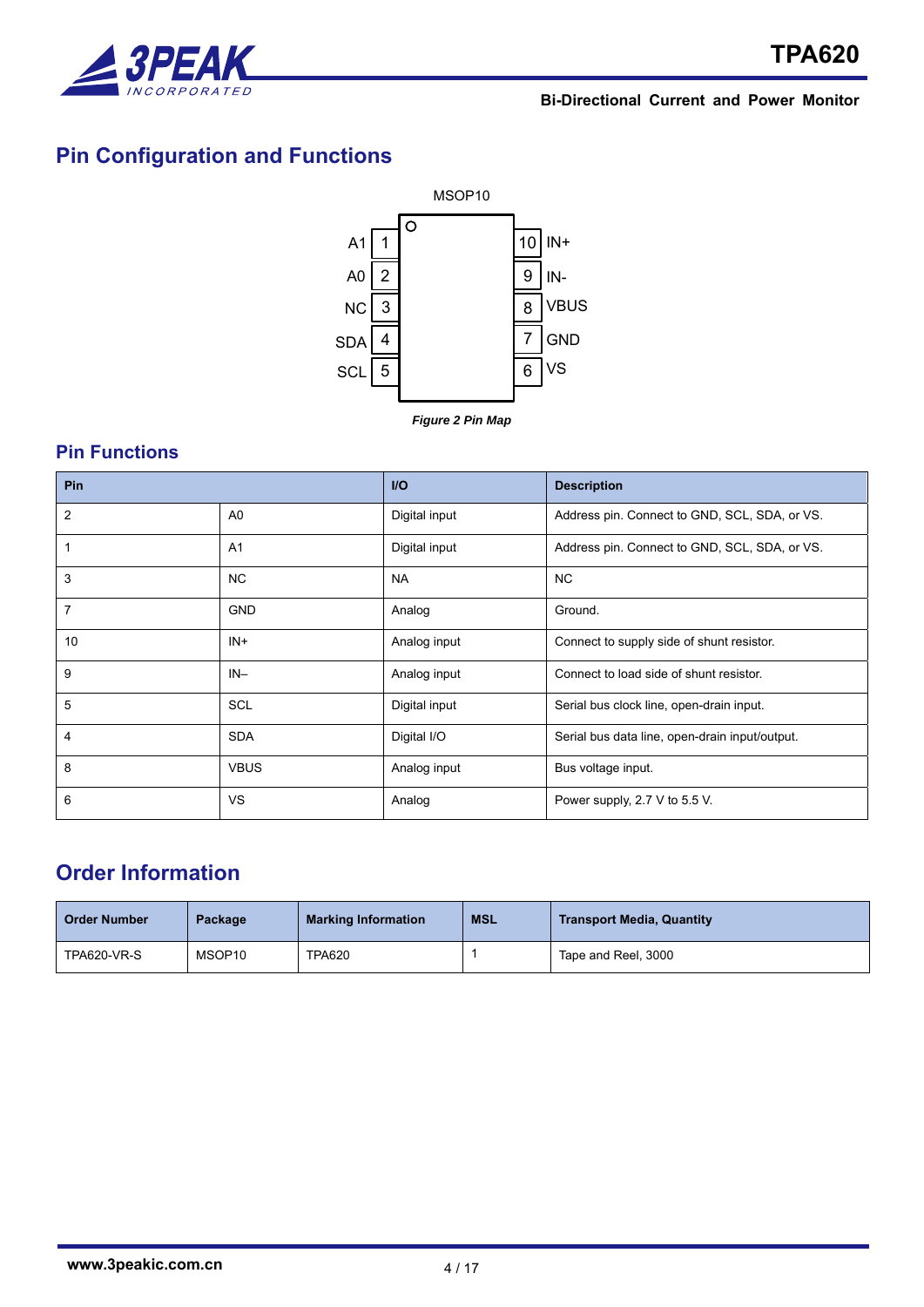

# **Specifications**

## **Absolute Maximum Ratings**

over operating free-air temperature range (unless otherwise noted) (1)

| <b>Parameters</b>           |                                          | Value                       | <b>Unit</b> |
|-----------------------------|------------------------------------------|-----------------------------|-------------|
| $V_{\rm VS}$                | Supply voltage                           | 6.0                         | $\vee$      |
| Inputs,<br>Analog           | Differential $(V_{IN+} - V_{IN-})^{(2)}$ | $-40$ to 40                 | V           |
| $IN+$ , $IN-$               | Common-Mode $(V_{IN+} + V_{IN-})/2$      | $-0.3$ to 40                | V           |
| $V_{VBUS}$                  |                                          | $-0.3$ to 40                | $\vee$      |
| $\mathsf{V}_{\mathsf{SDA}}$ |                                          | $GND - 0.3$ to 6            | V           |
| $\mathsf{V}_{\mathsf{SCL}}$ |                                          | GND $-0.3$ to $V_{VS}$ +0.3 | $\vee$      |
| $I_{IN}$                    | Input current into any pin               | 5                           | mA          |
| $I_{OUT}$                   | Open-drain digital output current        | 10                          | mA          |
| $T_{J}$                     | Junction Temperature                     | 150                         | °C          |
| $T_{STG}$                   | Storage Temperature Range                | $-65$ to 150                | °С          |

(1) Stresses beyond those listed under Absolute Maximum Ratings may cause permanent damage to the device. These are stress ratings only, which do not imply functional operation of the device at these or any other conditions beyond those indicated under Recommended Operating Conditions. Exposure to absolute-maximum-rated conditions for extended periods may affect device reliability.

(2) IN+ and IN– may have a differential voltage between –40 V and 40 V. However, the voltage at these pins must not exceed the range –0.3 V to 40 V.

# **ESD, Electrostatic Discharge Protection**

| <b>Parameter</b> |                          | <b>Condition</b>       | <b>Minimum Level</b> | Unit |
|------------------|--------------------------|------------------------|----------------------|------|
| HBM              | Human Body Model ESD     | ANSI/ESDA/JEDEC JS-001 |                      | kV   |
| <b>CDM</b>       | Charged Device Model ESD | ANSI/ESDA/JEDEC JS-002 | ÷<br>∸               | kV   |

# **Thermal Information**

| <b>Package Type</b> | $\sigma_{JA}$ | $\sigma_{\rm JC}$ | Unit          |
|---------------------|---------------|-------------------|---------------|
| MSOP10              | 17'<br>.      | 42.9              | $\degree$ C/W |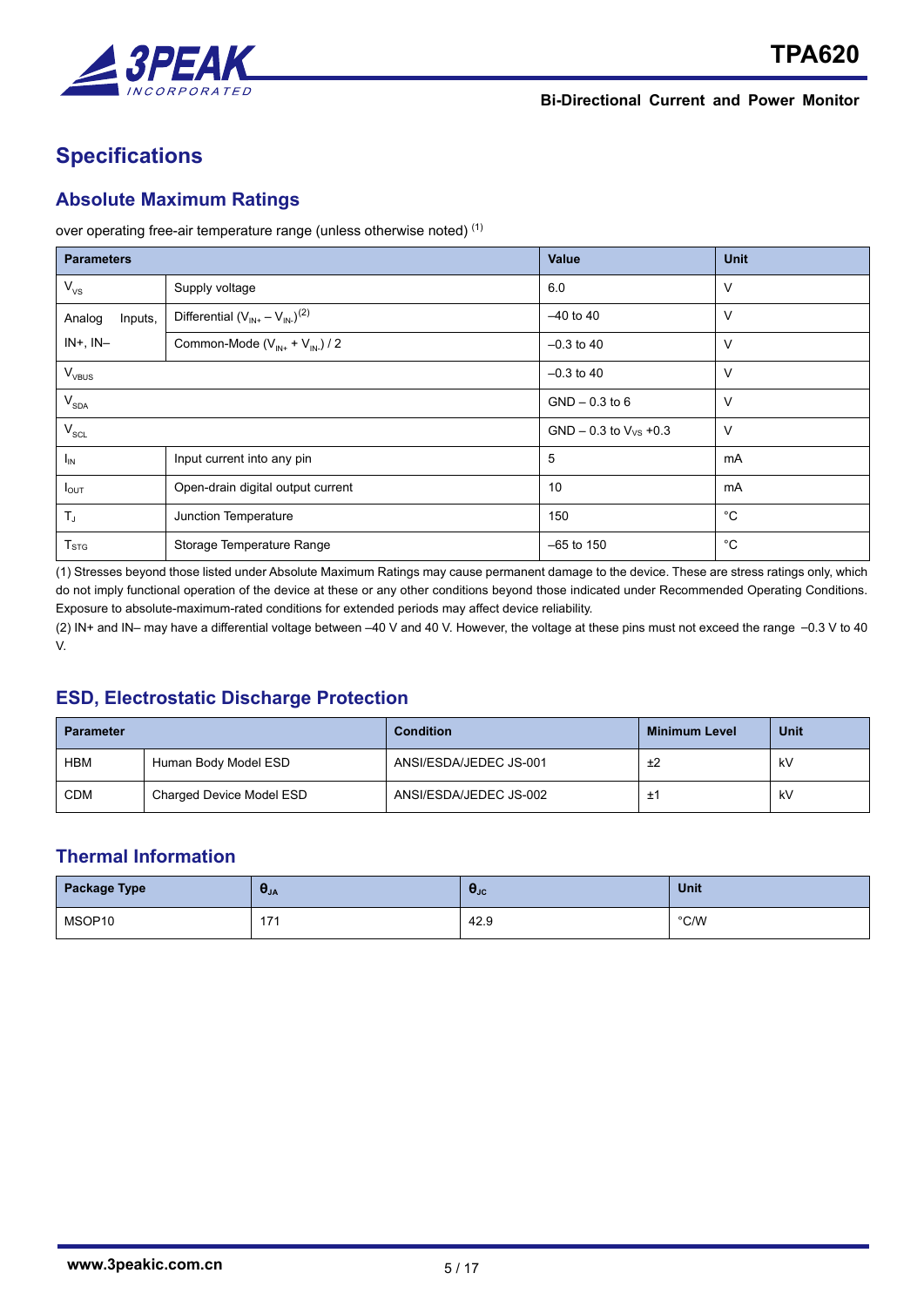

# **Electrical Characteristics**

| <b>Parameter</b>                            |                                                          | <b>Conditions</b>                                             | Min.        | Typ.           | Max.  | <b>Unit</b> |  |  |
|---------------------------------------------|----------------------------------------------------------|---------------------------------------------------------------|-------------|----------------|-------|-------------|--|--|
| Input                                       |                                                          |                                                               |             |                |       |             |  |  |
|                                             |                                                          | $PGA = 11$                                                    | $-40$       |                | 40    | mV          |  |  |
| Shunt voltage input range                   |                                                          | $PGA = /2$                                                    | $-80$       |                | 80    | mV          |  |  |
|                                             |                                                          | $PGA = 4$                                                     | $-160$      |                | 160   | mV          |  |  |
|                                             |                                                          | $PGA = /8$                                                    | $-320$      |                | 320   | mV          |  |  |
|                                             |                                                          | $BRNG = 1$                                                    | $\mathbf 0$ |                | 32    | V           |  |  |
| Bus voltage input range(1)                  |                                                          | $BRNG = 0$                                                    | $\mathbf 0$ |                | 16    |             |  |  |
| <b>CMRR</b>                                 | Common-mode rejection                                    | $0 V \leq VIN + \leq 36 V$                                    | 110         |                |       | dB          |  |  |
|                                             |                                                          | $PGA = 11$                                                    |             | ±2.5           | ±50   | μV          |  |  |
|                                             | VOS Shunt offset voltage, RTI(2)                         | $PGA = /2$                                                    |             |                |       |             |  |  |
|                                             |                                                          | $PGA = 4$                                                     |             | ±2.5           | ±75   | μV          |  |  |
|                                             |                                                          | $PGA = /8$                                                    |             |                |       |             |  |  |
| Shunt offset voltage, RTI(2) vs temperature |                                                          | $-40^{\circ}$ C $\leq$ T <sub>A</sub> $\leq$ 125 $^{\circ}$ C |             | 0.15           |       | µV/°C       |  |  |
|                                             | Shunt offset voltage, RTI <sup>(2)</sup> vs Power supply | $2.7 V \leq VS \leq 5.5 V$                                    |             | 5              |       | µV/V        |  |  |
|                                             | VOS Bus offset voltage, RTI(2)                           |                                                               |             | ±1.25          | ±30   | mV          |  |  |
|                                             | Bus offset voltage, RTI(2) vs temperature                | $-40^{\circ}$ C $\leq$ T <sub>A</sub> $\leq$ 125 $^{\circ}$ C |             | 30             |       | µV/°C       |  |  |
|                                             | Bus offset voltage, RTI(2) vs power                      |                                                               |             | $\overline{2}$ |       | mV/V        |  |  |
| IB Input bias current                       |                                                          |                                                               |             | 10             |       | μA          |  |  |
| VBUS input impedance                        |                                                          |                                                               |             | 325            |       | $k\Omega$   |  |  |
| Input leakage (3)                           |                                                          | (IN+ pin) + (IN- pin), Power-down mode                        |             | $\mathbf{1}$   |       | μA          |  |  |
| <b>DC Accuracy</b>                          |                                                          |                                                               |             |                |       |             |  |  |
| ADC native resolution                       |                                                          |                                                               |             | 12             |       | <b>Bits</b> |  |  |
| 1 LSB step size                             |                                                          | Shunt voltage                                                 |             | 10             |       | μV          |  |  |
|                                             |                                                          | Bus voltage                                                   |             | 4              |       | mV          |  |  |
| Shunt voltage gain error                    |                                                          |                                                               |             | 0.02%          | 0.40% |             |  |  |
|                                             | Shunt voltage gain error vs temperature                  | $-40^{\circ}$ C $\leq$ T <sub>A</sub> $\leq$ 125 $^{\circ}$ C |             | 50             |       | ppm/°C      |  |  |
| Bus voltage gain error                      |                                                          |                                                               |             | 0.02%          | 0.40% |             |  |  |
|                                             | Bus voltage gain error vs temperature                    | $-40^{\circ}$ C $\leq$ T <sub>A</sub> $\leq$ 125 $^{\circ}$ C |             | 50             |       | ppm/°C      |  |  |
|                                             |                                                          | 12 bit                                                        |             | 542            |       | $\mu s$     |  |  |
|                                             | ADC conversion time                                      | 11 bit                                                        |             | 269            |       | μs          |  |  |
| $t_{CT}$                                    |                                                          | 10 bit                                                        |             | 134            |       | μs          |  |  |
|                                             |                                                          | 9 bit                                                         |             | 66             |       | μs          |  |  |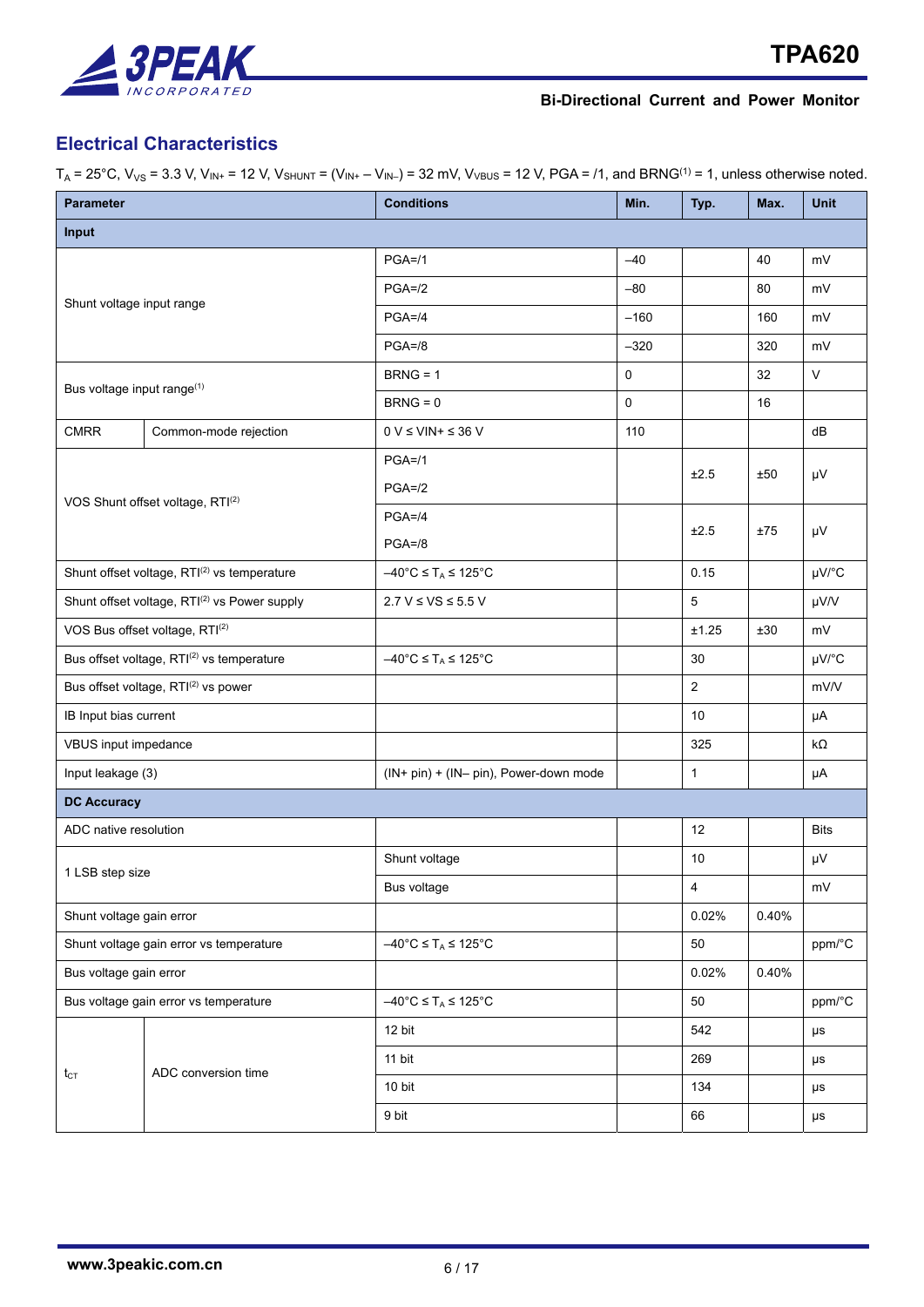

# **Electrical Characteristics (continued)**

 $T_A = 25^{\circ}$ C, V<sub>VS</sub> = 3.3 V, V<sub>IN+</sub> = 12 V, V<sub>SHUNT</sub> = (V<sub>IN+</sub> – V<sub>IN-</sub>) = 32 mV, V<sub>VBUS</sub> = 12 V, PGA = /1, and BRNG<sup>(1)</sup> = 1, unless otherwise noted.

| Parameter           | <b>Conditions</b> | Min. | Typ. | Max. | Unit |
|---------------------|-------------------|------|------|------|------|
| <b>SMBus</b>        |                   |      |      |      |      |
| SMBus timeout $(4)$ |                   |      | 28   |      | ms   |

| <b>Parameter</b>            |                                | <b>Conditions</b>                            | Min.                | Typ. | Max.                | <b>Unit</b>    | <b>Test</b> |
|-----------------------------|--------------------------------|----------------------------------------------|---------------------|------|---------------------|----------------|-------------|
|                             |                                |                                              |                     |      |                     |                | Level       |
| <b>DIGITAL INPUT/OUTPUT</b> |                                |                                              |                     |      |                     |                |             |
| Input capacitance           |                                |                                              |                     | 3    |                     |                | $\mathsf C$ |
|                             |                                | $0 V \leq V_{\text{SCL}} \leq V_{\text{VS}}$ |                     |      |                     |                |             |
|                             |                                | $0 V \leq V_{SDA} \leq V_{VS}$               |                     |      |                     |                |             |
| Leakage input current       |                                | $0 V \leq V_{A ert} \leq V_{VS}$             |                     | 0.1  |                     | μA             | Α           |
|                             |                                | $0 V \le V_{A0} \le V_{VS}$                  |                     |      |                     |                |             |
|                             |                                | $0 V \le V_{A1} \le V_{VS}$                  |                     |      |                     |                |             |
| V <sub>IH</sub>             | High-level input voltage       |                                              | $0.7 \times V_{VS}$ |      | $0.3 \times V_{VS}$ | $\vee$         | A           |
| $V_{IL}$                    | Low-level input voltage        |                                              |                     |      | 0.4                 | $\vee$         | A           |
| V <sub>OL</sub>             | Low-level output voltage, SDA, | $I_{OL}$ = 3 mA                              |                     |      | 0.4                 | $\vee$         | Α           |
|                             | Alert                          |                                              | 0                   |      |                     |                |             |
| Hysteresis                  |                                |                                              |                     | 150  |                     | mV             | $\mathbf C$ |
| <b>POWER SUPPLY</b>         |                                |                                              |                     |      |                     |                |             |
| Operating supply range      |                                |                                              | 2.7                 |      | 5.5                 | V              | A           |
| $I_{\mathsf{Q}}$            | Quiescent current              |                                              |                     | 1100 |                     | m <sub>A</sub> | A           |
|                             | Quiescent current, power-down  |                                              |                     | 8    |                     |                | Α           |
|                             | (shutdown) mode                |                                              |                     |      |                     | μA             |             |
| <b>V<sub>POR</sub></b>      | Power-on reset threshold       |                                              |                     | 2.2  |                     | $\vee$         | Α           |

(1) This parameter only expresses the full-scale range of the ADC scaling.

(2) RTI = Referred-to-input.

(3) Input leakage is positive (current flowing into the pin) for the conditions shown at the top of this table. Negative leakage currents can occur under different input conditions.

(4) SMBus timeout in the TPA620 resets the interface any time SCL is low for more than 28ms.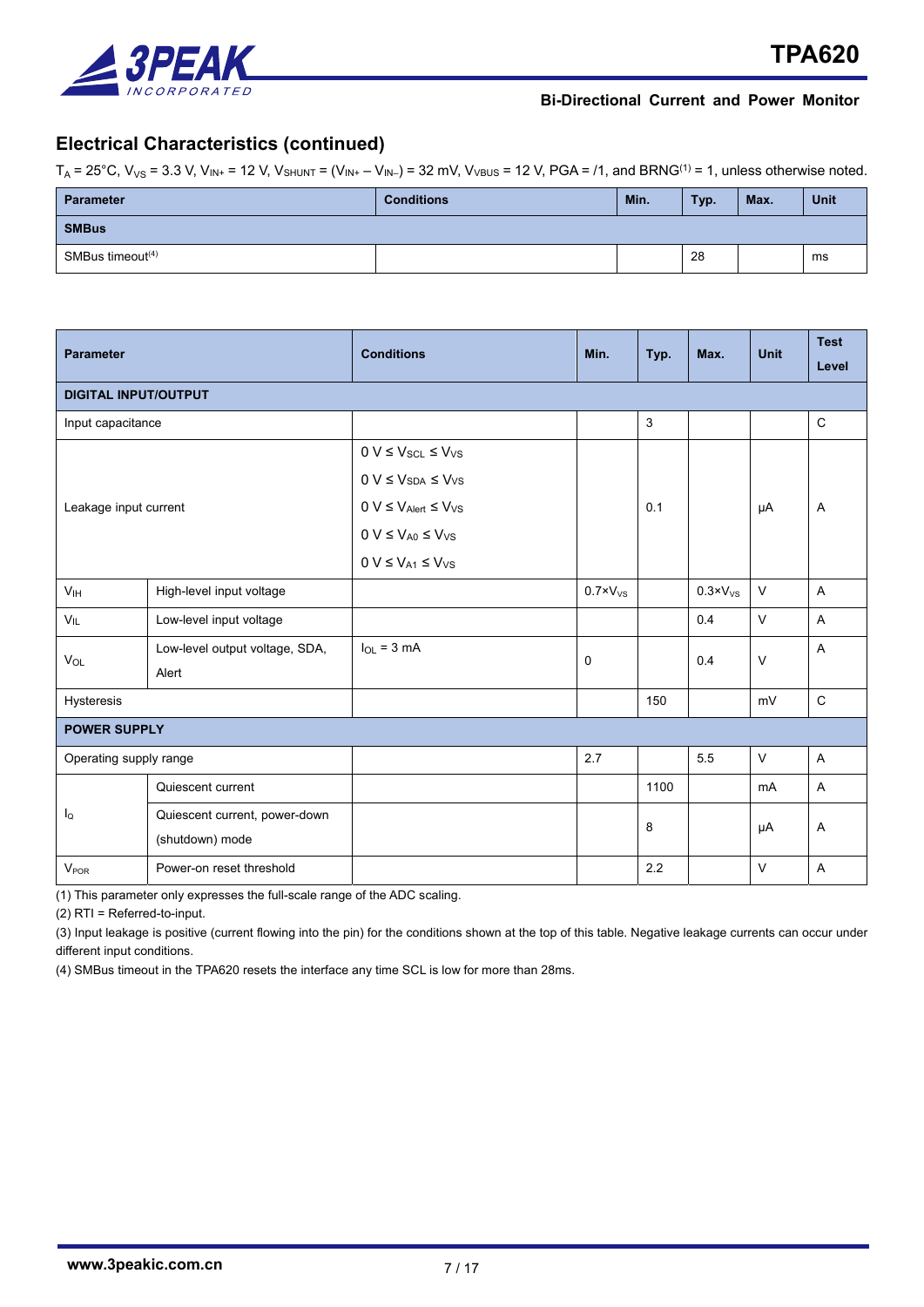

## **Typical Performance Characteristics**



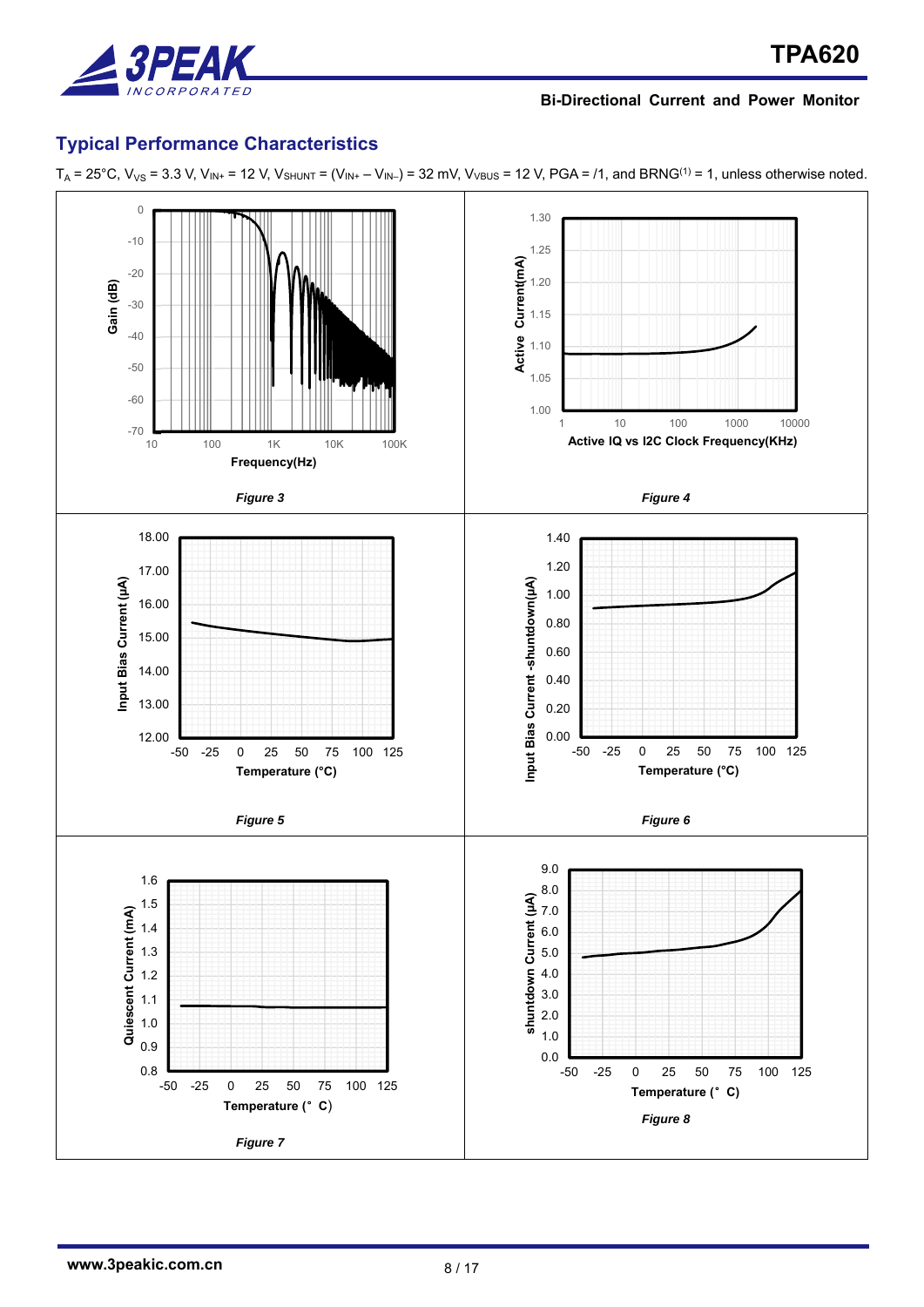

# **Typical Performance Characteristics (continued)**

 $T_A = 25^{\circ}$ C,  $V_{VS} = 3.3$  V,  $V_{IN+} = 12$  V,  $V_{SHUNT} = (V_{IN+} - V_{IN-}) = 32$  mV,  $V_{VBUS} = 12$  V, PGA = /1, and BRNG<sup>(1)</sup> = 1, unless otherwise noted.

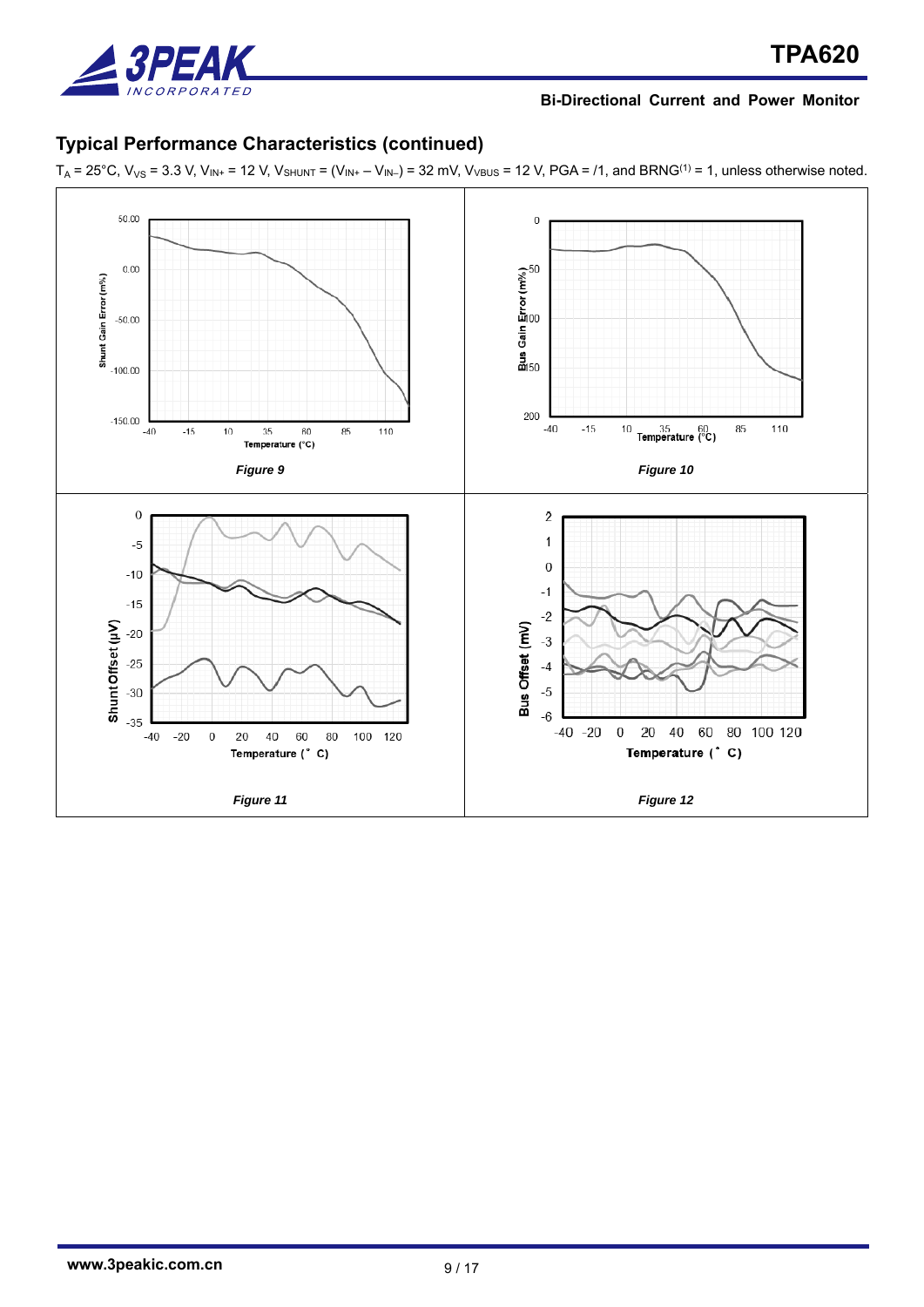

# **Detail description**

## **Overview**

The TPA620 is a digital current sense amplifier with an I2C- and SMBus-compatible interface. It performs two measurements on the power-supply bus: The differential shunt voltage created by load current flowing through a shunt resistor is measured at the IN+ and IN– pins. And the power supply bus voltage is measured at the VBUS pin.

*Table 1 Register Map* 

# **Register Maps**

| <b>Pointer Address</b> | <b>Register</b>                     | <b>Function</b>                                       | <b>Power On Reset</b> |            | Type <sup>(1)</sup> |
|------------------------|-------------------------------------|-------------------------------------------------------|-----------------------|------------|---------------------|
| <b>Hex</b>             | <b>Name</b>                         |                                                       | <b>Binary</b>         | <b>Hex</b> |                     |
| 00                     | Configuration                       | All-register reset, settings for bus voltage range,   | 00111001 10011111     | 399F       | R/W                 |
|                        |                                     | PGA gain, ADC resolution/averaging.                   |                       |            |                     |
| 01                     | Shunt voltage                       | Shunt voltage measurement data.                       | Shunt voltage         |            | R                   |
| 02                     | Bus voltage                         | Bus voltage measurement data.                         | Bus voltage           |            | R                   |
| 03                     | Power <sup>(2)</sup>                | Power measurement data.                               | 00000000 00000000     | 0000       | R                   |
| 04                     | Current <sup><math>(2)</math></sup> | Contains the value of the current flowing through the | 00000000 00000000     | 0000       | R.                  |
|                        |                                     | shunt resistor.                                       |                       |            |                     |
| 05                     | Calibration                         | Sets full-scale range and LSB of current and power    | 00000000 00000000     | 0000       | R/W                 |
|                        |                                     | measurements. Overall system calibration.             |                       |            |                     |

(1) Values based on a statistical analysis of a one-time sample of devices. Minimum and maximum values are not ensured and not production tested. Condition: A0=A1=0.

Type: R = Read only, R/W = Read/Write.

(2) The Power register and Current register default to 0 because the Calibration register defaults to 0, yielding a zero current value until the Calibration register is programmed.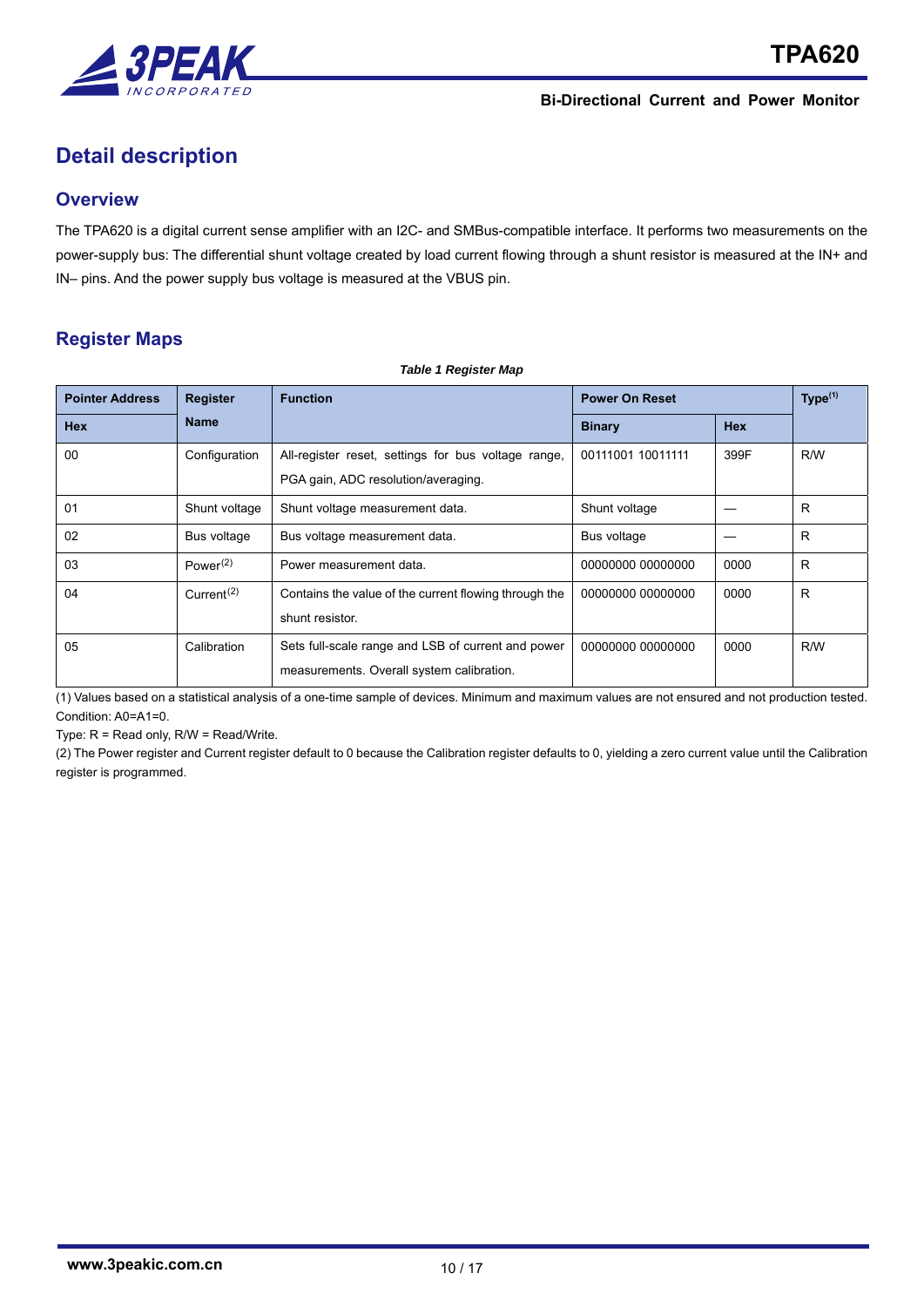

## **Feature Description**

All TPA620 registers 16-bit registers are actually two 8-bit bytes through the  $1^2C$ - or SMBUS-compatible interface.

## **Configuration Register (address = 00h) [reset = 399Fh]**

|            | <b>Table 2 Configuration Register</b> |            |                 |                 |             |              |              |              |         |         |         |              |         |         |              |
|------------|---------------------------------------|------------|-----------------|-----------------|-------------|--------------|--------------|--------------|---------|---------|---------|--------------|---------|---------|--------------|
| 15         | 14                                    | 13         | 12              | 11              | 10          | 9            | 8            |              | 6       | 5       | 4       |              | 2       |         |              |
| <b>RST</b> |                                       | <b>BRN</b> | PG <sub>1</sub> | PG <sub>0</sub> | <b>BADC</b> | <b>BADC</b>  | <b>BADC</b>  | BADC         | SADC    | SADC    | SADC    | SADC         | MODE    | MODE    | MODE         |
|            |                                       | G          |                 |                 | 4           | 3            | 2            |              | 4       | 3       | 2       |              | 3       | 2       |              |
| R/W        | R/W                                   | R/W-       | R/W             | R/W             | $R/W-0$     | <b>R/W-0</b> | <b>R/W-1</b> | <b>R/W-1</b> | $R/W-0$ | $R/W-0$ | $R/W-1$ | <b>R/W-1</b> | $R/W-1$ | $R/W-1$ | <b>R/W-1</b> |
| - 0        | - 0                                   | -1         | -1              | -1              |             |              |              |              |         |         |         |              |         |         |              |

**Note:** LEGEND: R/W = Read/Write; R = Read only; -n = value after reset.

| RST:          | <b>Reset Bit</b>                                                                                                           |
|---------------|----------------------------------------------------------------------------------------------------------------------------|
| <b>Bit 15</b> | Setting this bit to 1 generates a system reset that is the same as power-on reset. Resets all registers to default values; |
|               | this bit self-clears.                                                                                                      |
| <b>BRNG:</b>  | <b>Bus Voltage Range</b>                                                                                                   |
|               |                                                                                                                            |
| <b>Bit 13</b> | $0 = 16 - V$ FSR                                                                                                           |

### **PG: PGA (Shunt Voltage Only)**

Bits 11, 12 Sets PGA gain and range. Note that the PGA defaults to ÷8 (320-mV range). Table 3 shows the gain and range for the various product gain settings.

#### *Table 3 PG Bit Settings [12:11] (1)*

| PG <sub>1</sub> | PG <sub>0</sub> | <b>GAIN</b> | <b>RANGE</b> |
|-----------------|-----------------|-------------|--------------|
|                 |                 |             | $±40$ mV     |
|                 |                 | $\sqrt{2}$  | $±80$ mV     |
|                 | u               | /4          | $±160$ mV    |
|                 |                 | /8          | $±320$ mV    |

(1) Shaded values are default.

#### **BADC: BADC Bus ADC Resolution/Averaging**

Bits 7–10: These bits adjust the Bus ADC resolution (9-, 10-, 11-, or 12-bit) or set the number of samples used when averaging results for the Bus Voltage Register (02h).

#### **SADC: SADC Shunt ADC Resolution/Averaging**

Bits 3–6 These bits adjust the Shunt ADC resolution (9-, 10-, 11-, or 12-bit) or set the number of samples used when averaging results for the Shunt Voltage Register (01h).

BADC (Bus) and SADC (Shunt) ADC resolution/averaging and conversion time settings are shown in Table 4.

#### *Table 4 ADC Settings (SADC [6:3], BADC [10:7])(1)*

| ADC4 | ADC3      | ADC <sub>2</sub> | ADC <sub>1</sub> | <b>Mode/Samples</b> | <b>Conversion Time</b> |
|------|-----------|------------------|------------------|---------------------|------------------------|
|      | $X^{(2)}$ |                  | υ                | 9-bit               | 66us                   |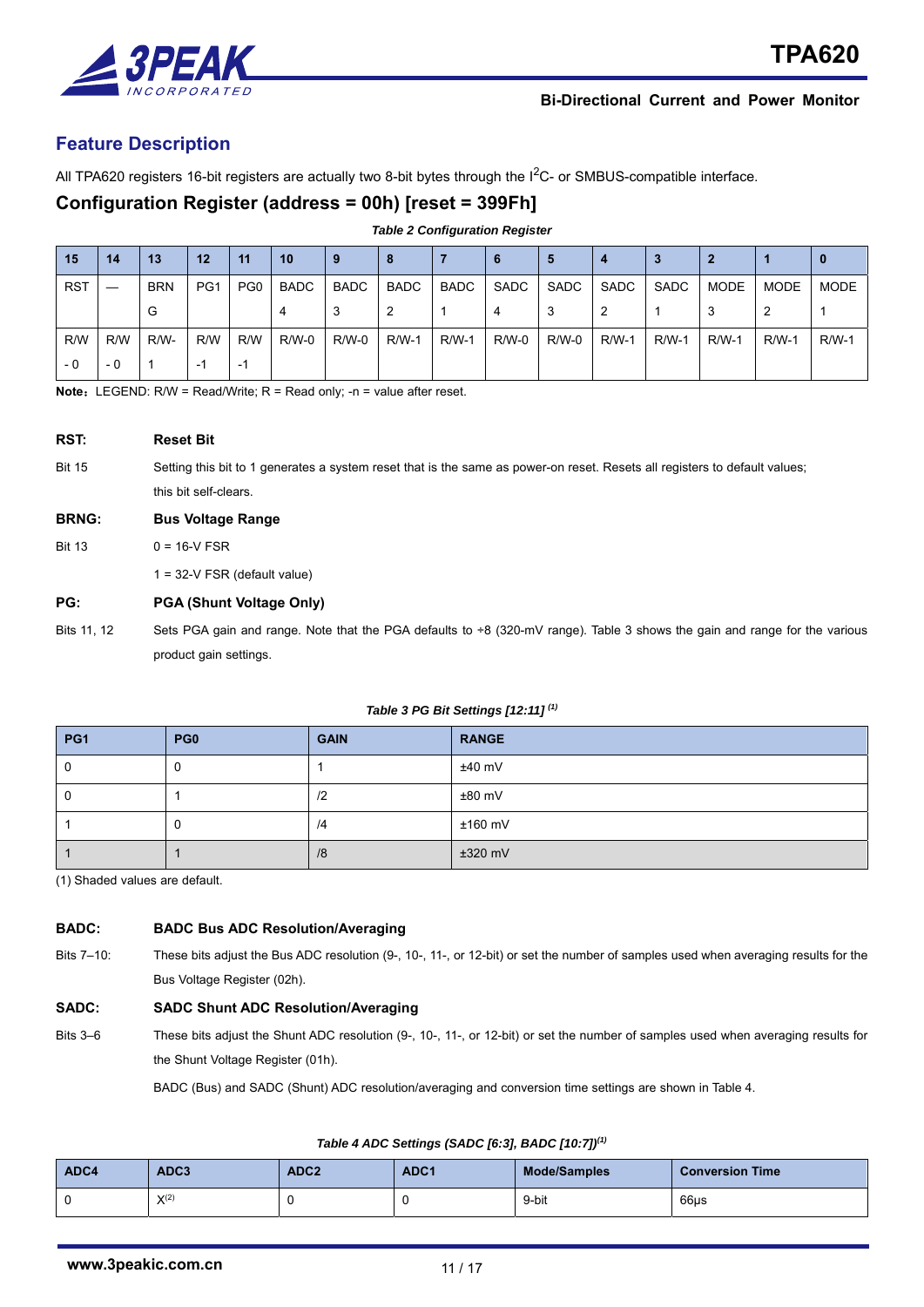

| 0           | $\mathsf{X}^{(2)}$ | $\mathbf 0$ |             | 10-bit         | $134\mu s$  |
|-------------|--------------------|-------------|-------------|----------------|-------------|
| $\mathbf 0$ | $\mathsf{X}^{(2)}$ | 1           | 0           | 11-bit         | $269\mu s$  |
| $\mathbf 0$ | $\mathsf{X}^{(2)}$ | 1           |             | 12-bit         | $542\mu s$  |
|             | $\mathbf 0$        | $\mathbf 0$ | 0           | 12-bit         | $542 \mu s$ |
|             | $\mathbf 0$        | $\mathbf 0$ |             | 2              | $1.08$ mS   |
|             | $\mathbf 0$        | 1           | 0           | $\overline{4}$ | 2.17 mS     |
|             | $\mathbf 0$        | 1           |             | 8              | 4.34 mS     |
|             | $\mathbf{1}$       | $\mathbf 0$ | 0           | 16             | 8.67 mS     |
|             | 1                  | $\mathbf 0$ |             | 32             | 17.3 mS     |
|             | 1                  | 1           | $\mathbf 0$ | 64             | 34.7 mS     |
|             | 1                  | 1           |             | 128            | 69.4 mS     |

(1) Shaded values are default.

 $(2)$  X = Don't care

#### **MODE: Operating Mode**

Bits 0-2 Selects continuous, triggered, or power-down mode of operation. These bits default to continuous shunt and bus measurement mode. The mode settings are shown in Table 5.

#### *Table 5 Mode Settings [2:0] (1)*

| MODE3 | MODE <sub>2</sub> | <b>MODE1</b> | <b>MODE</b>               |
|-------|-------------------|--------------|---------------------------|
| 0     | $\Omega$          | 0            | Power-down                |
| 0     | C                 |              | Shunt voltage, triggered  |
| 0     |                   | 0            | Bus voltage, triggered    |
| 0     |                   |              | Shunt and bus, triggered  |
|       | $\Omega$          | 0            | ADC off (disabled)        |
|       | 0                 |              | Shunt voltage, continuous |
|       |                   | 0            | Bus voltage, continuous   |
|       |                   |              | Shunt and bus, continuous |

(1) Shaded values are default.

# **Data Output Registers**

## **Shunt Voltage Register (address = 01h)**

The Shunt Voltage register stores the current shunt voltage reading, V<sub>SHUNT</sub>. Shunt Voltage register bits are shifted according to the PGA setting selected in the Configuration register (00h). When multiple sign bits are present, they are all the same value. Negative numbers are represented in 2's complement format. Generate the 2's complement of a negative number by complementing the absolute value binary number and adding 1. Extend the sign, denoting a negative number by setting the MSB = 1. Extend the sign to any additional sign bits to form the 16-bit word.

#### *Table 6 Shunt Voltage Register at PGA = /8*

At PGA = /8, full-scale range =  $\pm 320$  mV (decimal = 32000). For V<sub>SHUNT</sub>= +320 mV, Value = 7D00h; For V<sub>SHUNT</sub> = -320 mV, Value =8300h; and LSB  $= 10$  μV.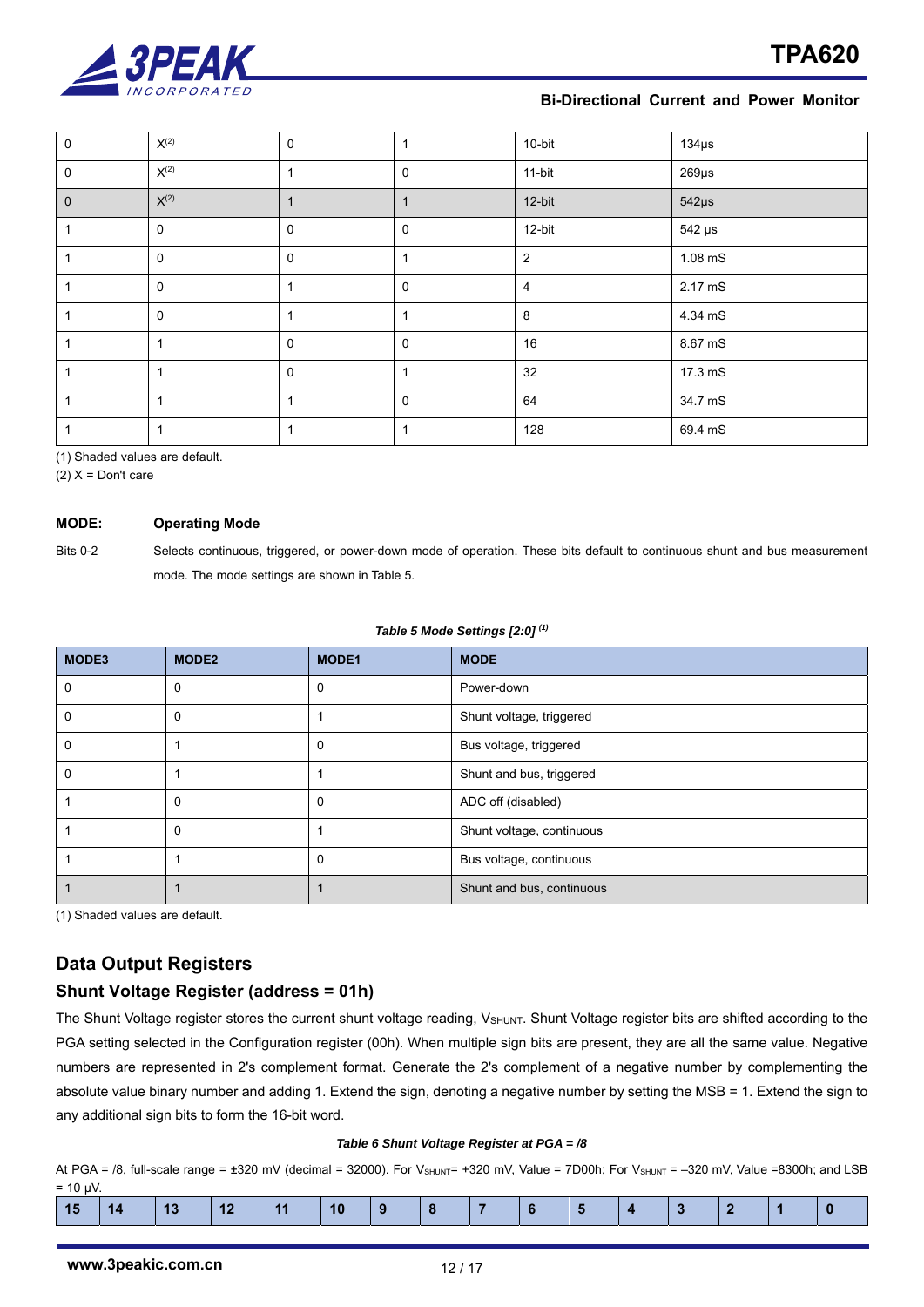

| SIG | SD <sub>14</sub> | SD <sub>13</sub> | SD <sub>12</sub> | SD <sub>11</sub> | SD <sub>1</sub> | SD <sub>9</sub> | SD <sub>8</sub> | SD <sub>7</sub> | SD <sub>6</sub> | SD <sub>5</sub> | SD <sub>4</sub> | SD <sub>3</sub> | SD <sub>2</sub> | SD <sub>1</sub> | S <sub>D</sub> <sub>0</sub> |
|-----|------------------|------------------|------------------|------------------|-----------------|-----------------|-----------------|-----------------|-----------------|-----------------|-----------------|-----------------|-----------------|-----------------|-----------------------------|
|     |                  | _                |                  | –                |                 | _               | –               |                 |                 |                 |                 |                 |                 |                 |                             |

#### *Table 7 Shunt Voltage Register at PGA = /4*

At PGA = /4, full-scale range = ±160 mV (decimal = 16000). For V<sub>SHUNT</sub> = +160 mV, Value = 3E80h; For V<sub>SHUNT</sub> = -160 mV, Value = C180h; and LSB  $= 10 \text{ uV}$ 

| 15  | 14          | 13               | 12   | 11               | 10               |                             |                          |                 | o     |                 |                               |       |       |                 |                             |
|-----|-------------|------------------|------|------------------|------------------|-----------------------------|--------------------------|-----------------|-------|-----------------|-------------------------------|-------|-------|-----------------|-----------------------------|
| SIG | <b>SIGN</b> | SD <sub>13</sub> | SD12 | <b>SD11</b><br>– | <b>SD10</b><br>– | SD9<br>$\overline{4}$<br>-- | SD <sub>8</sub>          | SD <sub>7</sub> | SD6 4 | SD <sub>5</sub> | SD <sub>4</sub>               | SD3 4 | SD2 4 | SD <sub>1</sub> | S <sub>D</sub> <sub>0</sub> |
| N   |             |                  |      |                  |                  |                             | $\overline{\phantom{0}}$ | -               |       | –               | ୵<br>$\overline{\phantom{0}}$ |       |       |                 |                             |

#### *Table 8 Shunt Voltage Register at PGA = /2*

At PGA = /2, full-scale range =  $\pm 80$  mV (decimal = 8000). For V<sub>SHUNT</sub> =  $+80$  mV, Value = 1F40h; For V<sub>SHUNT</sub> =  $-80$  mV, Value = E0C0h; and LSB = 10 μV.

| 15  | 14  | 13          | 12                    | 11   | 10                    |       |                 |     |       |                 |                 |       |       |                      |                 |
|-----|-----|-------------|-----------------------|------|-----------------------|-------|-----------------|-----|-------|-----------------|-----------------|-------|-------|----------------------|-----------------|
| SIG | SIG | <b>SIGN</b> | SD <sub>12</sub><br>– | SD11 | SD <sub>10</sub><br>- | SD9 2 | SD <sub>8</sub> | SD7 | SD6 2 | SD <sub>5</sub> | SD <sub>4</sub> | SD3 2 | SD2 2 | SD <sub>1</sub><br>റ | SD <sub>0</sub> |
| N   | N   |             |                       | -    | ∼                     |       | -               | –   |       | -               | –               |       |       |                      |                 |

#### *Table 9 Shunt Voltage Register at PGA = /1*

At PGA = /1, full-scale range =  $\pm 40$  mV (decimal = 4000). For V<sub>SHUNT</sub> =  $\pm 40$  mV, Value = 0FA0h; For V<sub>SHUNT</sub> =  $-40$  mV, Value = F060h; and LSB = 10 μV.

| 15  | 14          | 13          | 12          | 44               | 10                                           |                      |                 |                 |     |                 |                 |                 |                 |                 |                             |
|-----|-------------|-------------|-------------|------------------|----------------------------------------------|----------------------|-----------------|-----------------|-----|-----------------|-----------------|-----------------|-----------------|-----------------|-----------------------------|
| SIG | <b>SIGN</b> | <b>SIGN</b> | <b>SIGN</b> | <b>SD11</b><br>_ | SD <sub>10</sub><br>$\overline{\phantom{0}}$ | SD <sub>9</sub><br>– | SD <sub>8</sub> | SD <sub>7</sub> | SD6 | SD <sub>5</sub> | SD <sub>4</sub> | SD <sub>3</sub> | SD <sub>2</sub> | SD <sub>1</sub> | S <sub>D</sub> <sub>0</sub> |
| N   |             |             |             |                  |                                              |                      |                 |                 |     | -               | -               |                 |                 |                 |                             |

#### *Table 10 Shunt Voltage Register Format (1)*

| $V_{\text{SHUNT}}$ Reading (mV) | <b>Decimal Value</b> | $PGA = /8 (D15:D0)$ | $PGA = 74 (D15:D0)$ | $PGA = /2 (D15:D0)$ | $PGA = /1 (D15:D0)$ |
|---------------------------------|----------------------|---------------------|---------------------|---------------------|---------------------|
| 320.02                          | 32002                | 0111 1101 0000 0000 | 0011 1110 1000 0000 | 0001 1111 0100 0000 | 0000 1111 1010 0000 |
| 320.01                          | 32001                | 0111 1101 0000 0000 | 0011 1110 1000 0000 | 0001 1111 0100 0000 | 0000 1111 1010 0000 |
| 320.00                          | 32000                | 0111 1101 0000 0000 | 0011 1110 1000 0000 | 0001 1111 0100 0000 | 0000 1111 1010 0000 |
| 319.99                          | 31999                | 0111 1100 1111 1111 | 0011 1110 1000 0000 | 0001 1111 0100 0000 | 0000 1111 1010 0000 |
| 319.98                          | 31998                | 0111 1100 1111 1110 | 0011 1110 1000 0000 | 0001 1111 0100 0000 | 0000 1111 1010 0000 |
|                                 |                      | ÷                   | ÷.                  |                     |                     |
| 160.02                          | 16002                | 0011 1110 1000 0010 | 0011 1110 1000 0000 | 0001 1111 0100 0000 | 0000 1111 1010 0000 |
| 160.01                          | 16001                | 0011 1110 1000 0001 | 0011 1110 1000 0000 | 0001 1111 0100 0000 | 0000 1111 1010 0000 |
| 160.00                          | 16000                | 0011 1110 1000 0000 | 0011 1110 1000 0000 | 0001 1111 0100 0000 | 0000 1111 1010 0000 |
| 159.99                          | 15999                | 0011 1110 0111 1111 | 0011 1110 0111 1111 | 0001 1111 0100 0000 | 0000 1111 1010 0000 |
| 159.98                          | 15998                | 0011 1110 0111 1110 | 0011 1110 0111 1110 | 0001 1111 0100 0000 | 0000 1111 1010 0000 |
|                                 |                      |                     | ÷                   |                     |                     |
| 80.02                           | 8002                 | 0001 1111 0100 0010 | 0001 1111 0100 0010 | 0001 1111 0100 0000 | 0000 1111 1010 0000 |
| 80.01                           | 8001                 | 0001 1111 0100 0001 | 0001 1111 0100 0001 | 0001 1111 0100 0000 | 0000 1111 1010 0000 |
| 80.00                           | 8000                 | 0001 1111 0100 0000 | 0001 1111 0100 0000 | 0001 1111 0100 0000 | 0000 1111 1010 0000 |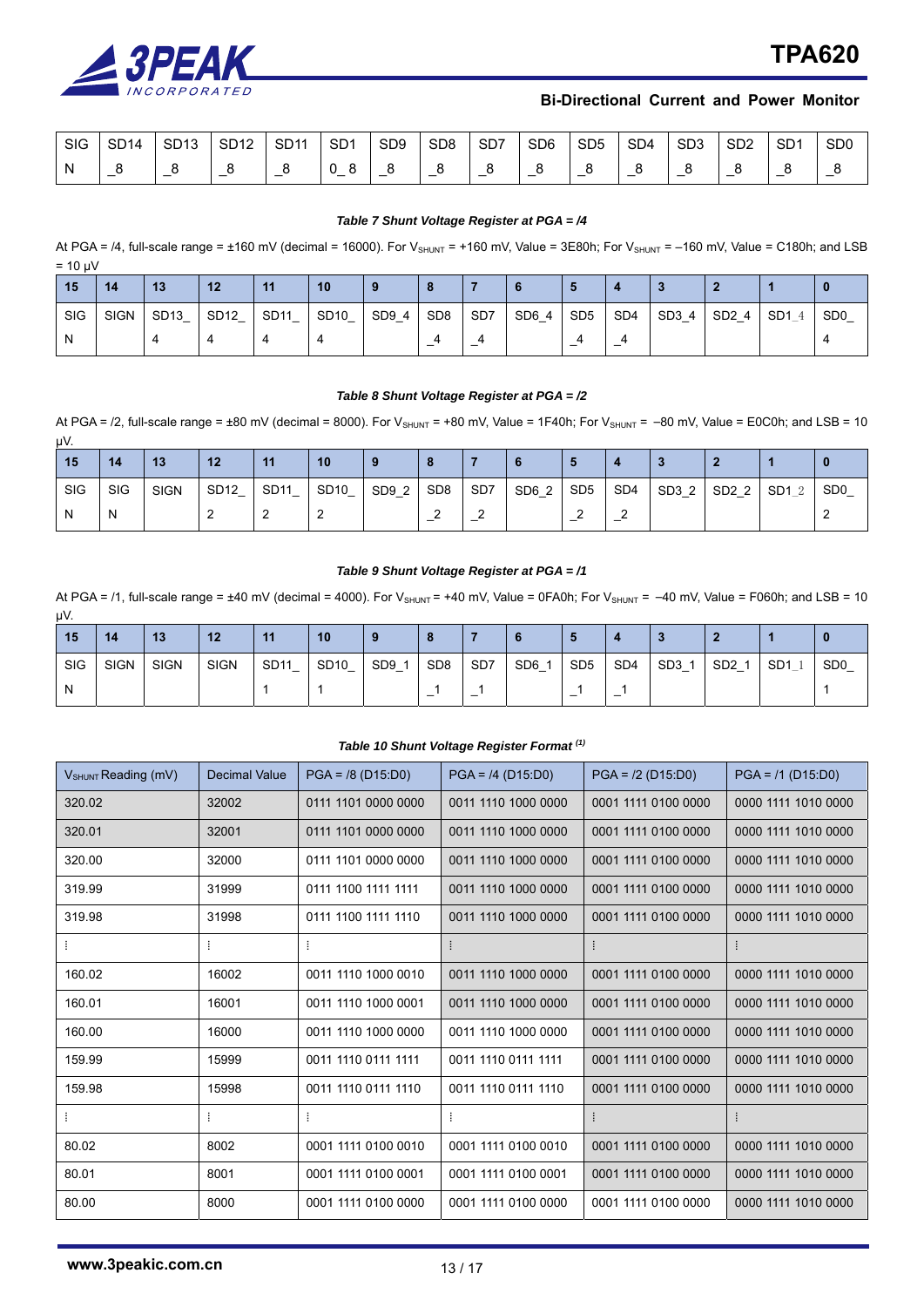

| 79.99<br>7999<br>0001 1111 0011 1111<br>0001 1111 0011 1111<br>0001 1111 0011 1111<br>79.98<br>7998<br>0001 1111 0011 1110<br>0001 1111 0011 1110<br>0001 1111 0011 1110<br>ŧ<br>Ŧ.<br>÷<br>ŧ,<br>Ŧ.<br>ŧ<br>40.02<br>4002<br>0000 1111 1010 0010<br>0000 1111 1010 0010<br>0000 1111 1010 0010<br>40.01<br>4001<br>0000 1111 1010 0001<br>0000 1111 1010 0001<br>0000 1111 1010 0001<br>40.00<br>4000<br>0000 1111 1010 0000<br>0000 1111 1010 0000<br>0000 1111 1010 0000<br>39.99<br>3999<br>0000 1111 1001 1111<br>0000 1111 1001 1111<br>0000 1111 1001 1111<br>39.98<br>3998<br>0000 1111 1001 1110<br>0000 1111 1001 1110<br>0000 1111 1001 1110<br>Ť.<br>÷<br>÷<br>÷<br>ŧ.<br>÷<br>$\overline{2}$<br>0.02<br>0000 0000 0000 0010<br>0000 0000 0000 0010<br>0000 0000 0000 0010<br>0.01<br>$\mathbf{1}$<br>0000 0000 0000 0001<br>0000 0000 0000 0001<br>0000 0000 0000 0001<br>$\mathbf 0$<br>0<br>0000 0000 0000 0000<br>0000 0000 0000 0000<br>0000 0000 0000 0000<br>$-0.01$<br>$-1$<br>1111 1111 1111 1111<br>1111 1111 1111 1111<br>1111 1111 1111 1111<br>$-0.02$<br>$-2$<br>1111 1111 1111 1110<br>1111 1111 1111 1110<br>1111 1111 1111 1110<br>÷<br>÷<br>÷<br>÷<br>÷<br>$-39.98$<br>-3998<br>1111 0000 0110 0010<br>1111 0000 0110 0010<br>1111 0000 0110 0010<br>$-39.99$<br>$-3999$<br>1111 0000 0110 0001<br>1111 0000 0110 0001<br>1111 0000 0110 0001<br>–40.00<br>-4000<br>1111 0000 0110 0000<br>1111 0000 0110 0000<br>1111 0000 0110 0000<br>–40.01<br>–4001<br>1111 0000 0101 1111<br>1111 0000 0101 1111<br>1111 0000 0101 1111<br>-40.02<br>$-4002$<br>1111 0000 0101 1110<br>1111 0000 0101 1110<br>1111 0000 0101 1110<br>÷<br>ŧ<br>÷<br>Ŧ.<br>÷<br>$-79.98$<br>$-7998$<br>1110 0000 1100 0010<br>1110 0000 1100 0010<br>1110 0000 1100 0010<br>-79.99<br>-7999<br>1110 0000 1100 0001<br>1110 0000 1100 0001<br>1110 0000 1100 0001<br>$-80.00$<br>$-8000$<br>1110 0000 1100 0000<br>1110 0000 1100 0000<br>1110 0000 1100 0000<br>$-8001$<br>–80.01<br>1110 0000 1011 1111<br>1110 0000 1011 1111<br>1110 0000 1100 0000<br>$-80.02$<br>$-8002$<br>1110 0000 1011 1110<br>1110 0000 1011 1110<br>1110 0000 1100 0000<br>ŧ<br>÷<br>÷<br>÷<br>÷<br>÷<br>1110 0000 1100 0000<br>–159.98<br>$-15998$<br>1100 0001 1000 0010<br>1100 0001 1000 0010<br>$-15999$<br>–159.99<br>1100 0001 1000 0001<br>1100 0001 1000 0001<br>1110 0000 1100 0000<br>$-160.00$<br>$-16000$<br>1100 0001 1000 0000<br>1100 0001 1000 0000<br>1110 0000 1100 0000<br>–160.01<br>$-16001$<br>1100 0001 0111 1111<br>1100 0001 1000 0000<br>1110 0000 1100 0000<br>$-160.02$<br>$-16002$<br>1100 0001 0111 1110<br>1100 0001 1000 0000<br>1110 0000 1100 0000<br>ŧ<br>÷<br>÷<br>ŧ<br>–319.98<br>$-31998$<br>1000 0011 0000 0010<br>1100 0001 1000 0000<br>1110 0000 1100 0000<br>$-31999$<br>1000 0011 0000 0001<br>1100 0001 1000 0000<br>1110 0000 1100 0000<br>–319.99<br>1000 0011 0000 0000<br>1100 0001 1000 0000<br>1110 0000 1100 0000<br>$-320.00$<br>$-32000$ |           |          |                     |                     |                     |                     |
|-------------------------------------------------------------------------------------------------------------------------------------------------------------------------------------------------------------------------------------------------------------------------------------------------------------------------------------------------------------------------------------------------------------------------------------------------------------------------------------------------------------------------------------------------------------------------------------------------------------------------------------------------------------------------------------------------------------------------------------------------------------------------------------------------------------------------------------------------------------------------------------------------------------------------------------------------------------------------------------------------------------------------------------------------------------------------------------------------------------------------------------------------------------------------------------------------------------------------------------------------------------------------------------------------------------------------------------------------------------------------------------------------------------------------------------------------------------------------------------------------------------------------------------------------------------------------------------------------------------------------------------------------------------------------------------------------------------------------------------------------------------------------------------------------------------------------------------------------------------------------------------------------------------------------------------------------------------------------------------------------------------------------------------------------------------------------------------------------------------------------------------------------------------------------------------------------------------------------------------------------------------------------------------------------------------------------------------------------------------------------------------------------------------------------------------------------------------------------------------------------------------------------------------------------------------------------------------------------------------------------------------------------------------------------------------------------------------------------------------------------------------------------------------------------------------------------------------------------------------------------------------------------------------------------------------------------------------------------------|-----------|----------|---------------------|---------------------|---------------------|---------------------|
|                                                                                                                                                                                                                                                                                                                                                                                                                                                                                                                                                                                                                                                                                                                                                                                                                                                                                                                                                                                                                                                                                                                                                                                                                                                                                                                                                                                                                                                                                                                                                                                                                                                                                                                                                                                                                                                                                                                                                                                                                                                                                                                                                                                                                                                                                                                                                                                                                                                                                                                                                                                                                                                                                                                                                                                                                                                                                                                                                                               |           |          |                     |                     |                     | 0000 1111 1010 0000 |
|                                                                                                                                                                                                                                                                                                                                                                                                                                                                                                                                                                                                                                                                                                                                                                                                                                                                                                                                                                                                                                                                                                                                                                                                                                                                                                                                                                                                                                                                                                                                                                                                                                                                                                                                                                                                                                                                                                                                                                                                                                                                                                                                                                                                                                                                                                                                                                                                                                                                                                                                                                                                                                                                                                                                                                                                                                                                                                                                                                               |           |          |                     |                     |                     | 0000 1111 1010 0000 |
|                                                                                                                                                                                                                                                                                                                                                                                                                                                                                                                                                                                                                                                                                                                                                                                                                                                                                                                                                                                                                                                                                                                                                                                                                                                                                                                                                                                                                                                                                                                                                                                                                                                                                                                                                                                                                                                                                                                                                                                                                                                                                                                                                                                                                                                                                                                                                                                                                                                                                                                                                                                                                                                                                                                                                                                                                                                                                                                                                                               |           |          |                     |                     |                     |                     |
|                                                                                                                                                                                                                                                                                                                                                                                                                                                                                                                                                                                                                                                                                                                                                                                                                                                                                                                                                                                                                                                                                                                                                                                                                                                                                                                                                                                                                                                                                                                                                                                                                                                                                                                                                                                                                                                                                                                                                                                                                                                                                                                                                                                                                                                                                                                                                                                                                                                                                                                                                                                                                                                                                                                                                                                                                                                                                                                                                                               |           |          |                     |                     |                     | 0000 1111 1010 0000 |
|                                                                                                                                                                                                                                                                                                                                                                                                                                                                                                                                                                                                                                                                                                                                                                                                                                                                                                                                                                                                                                                                                                                                                                                                                                                                                                                                                                                                                                                                                                                                                                                                                                                                                                                                                                                                                                                                                                                                                                                                                                                                                                                                                                                                                                                                                                                                                                                                                                                                                                                                                                                                                                                                                                                                                                                                                                                                                                                                                                               |           |          |                     |                     |                     | 0000 1111 1010 0000 |
|                                                                                                                                                                                                                                                                                                                                                                                                                                                                                                                                                                                                                                                                                                                                                                                                                                                                                                                                                                                                                                                                                                                                                                                                                                                                                                                                                                                                                                                                                                                                                                                                                                                                                                                                                                                                                                                                                                                                                                                                                                                                                                                                                                                                                                                                                                                                                                                                                                                                                                                                                                                                                                                                                                                                                                                                                                                                                                                                                                               |           |          |                     |                     |                     | 0000 1111 1010 0000 |
|                                                                                                                                                                                                                                                                                                                                                                                                                                                                                                                                                                                                                                                                                                                                                                                                                                                                                                                                                                                                                                                                                                                                                                                                                                                                                                                                                                                                                                                                                                                                                                                                                                                                                                                                                                                                                                                                                                                                                                                                                                                                                                                                                                                                                                                                                                                                                                                                                                                                                                                                                                                                                                                                                                                                                                                                                                                                                                                                                                               |           |          |                     |                     |                     | 0000 1111 1001 1111 |
|                                                                                                                                                                                                                                                                                                                                                                                                                                                                                                                                                                                                                                                                                                                                                                                                                                                                                                                                                                                                                                                                                                                                                                                                                                                                                                                                                                                                                                                                                                                                                                                                                                                                                                                                                                                                                                                                                                                                                                                                                                                                                                                                                                                                                                                                                                                                                                                                                                                                                                                                                                                                                                                                                                                                                                                                                                                                                                                                                                               |           |          |                     |                     |                     | 0000 1111 1001 1110 |
|                                                                                                                                                                                                                                                                                                                                                                                                                                                                                                                                                                                                                                                                                                                                                                                                                                                                                                                                                                                                                                                                                                                                                                                                                                                                                                                                                                                                                                                                                                                                                                                                                                                                                                                                                                                                                                                                                                                                                                                                                                                                                                                                                                                                                                                                                                                                                                                                                                                                                                                                                                                                                                                                                                                                                                                                                                                                                                                                                                               |           |          |                     |                     |                     |                     |
|                                                                                                                                                                                                                                                                                                                                                                                                                                                                                                                                                                                                                                                                                                                                                                                                                                                                                                                                                                                                                                                                                                                                                                                                                                                                                                                                                                                                                                                                                                                                                                                                                                                                                                                                                                                                                                                                                                                                                                                                                                                                                                                                                                                                                                                                                                                                                                                                                                                                                                                                                                                                                                                                                                                                                                                                                                                                                                                                                                               |           |          |                     |                     |                     | 0000 0000 0000 0010 |
|                                                                                                                                                                                                                                                                                                                                                                                                                                                                                                                                                                                                                                                                                                                                                                                                                                                                                                                                                                                                                                                                                                                                                                                                                                                                                                                                                                                                                                                                                                                                                                                                                                                                                                                                                                                                                                                                                                                                                                                                                                                                                                                                                                                                                                                                                                                                                                                                                                                                                                                                                                                                                                                                                                                                                                                                                                                                                                                                                                               |           |          |                     |                     |                     | 0000 0000 0000 0001 |
|                                                                                                                                                                                                                                                                                                                                                                                                                                                                                                                                                                                                                                                                                                                                                                                                                                                                                                                                                                                                                                                                                                                                                                                                                                                                                                                                                                                                                                                                                                                                                                                                                                                                                                                                                                                                                                                                                                                                                                                                                                                                                                                                                                                                                                                                                                                                                                                                                                                                                                                                                                                                                                                                                                                                                                                                                                                                                                                                                                               |           |          |                     |                     |                     | 0000 0000 0000 0000 |
|                                                                                                                                                                                                                                                                                                                                                                                                                                                                                                                                                                                                                                                                                                                                                                                                                                                                                                                                                                                                                                                                                                                                                                                                                                                                                                                                                                                                                                                                                                                                                                                                                                                                                                                                                                                                                                                                                                                                                                                                                                                                                                                                                                                                                                                                                                                                                                                                                                                                                                                                                                                                                                                                                                                                                                                                                                                                                                                                                                               |           |          |                     |                     |                     | 1111 1111 1111 1111 |
|                                                                                                                                                                                                                                                                                                                                                                                                                                                                                                                                                                                                                                                                                                                                                                                                                                                                                                                                                                                                                                                                                                                                                                                                                                                                                                                                                                                                                                                                                                                                                                                                                                                                                                                                                                                                                                                                                                                                                                                                                                                                                                                                                                                                                                                                                                                                                                                                                                                                                                                                                                                                                                                                                                                                                                                                                                                                                                                                                                               |           |          |                     |                     |                     | 1111 1111 1111 1110 |
|                                                                                                                                                                                                                                                                                                                                                                                                                                                                                                                                                                                                                                                                                                                                                                                                                                                                                                                                                                                                                                                                                                                                                                                                                                                                                                                                                                                                                                                                                                                                                                                                                                                                                                                                                                                                                                                                                                                                                                                                                                                                                                                                                                                                                                                                                                                                                                                                                                                                                                                                                                                                                                                                                                                                                                                                                                                                                                                                                                               |           |          |                     |                     |                     |                     |
|                                                                                                                                                                                                                                                                                                                                                                                                                                                                                                                                                                                                                                                                                                                                                                                                                                                                                                                                                                                                                                                                                                                                                                                                                                                                                                                                                                                                                                                                                                                                                                                                                                                                                                                                                                                                                                                                                                                                                                                                                                                                                                                                                                                                                                                                                                                                                                                                                                                                                                                                                                                                                                                                                                                                                                                                                                                                                                                                                                               |           |          |                     |                     |                     | 1111 0000 0110 0010 |
|                                                                                                                                                                                                                                                                                                                                                                                                                                                                                                                                                                                                                                                                                                                                                                                                                                                                                                                                                                                                                                                                                                                                                                                                                                                                                                                                                                                                                                                                                                                                                                                                                                                                                                                                                                                                                                                                                                                                                                                                                                                                                                                                                                                                                                                                                                                                                                                                                                                                                                                                                                                                                                                                                                                                                                                                                                                                                                                                                                               |           |          |                     |                     |                     | 1111 0000 0110 0001 |
|                                                                                                                                                                                                                                                                                                                                                                                                                                                                                                                                                                                                                                                                                                                                                                                                                                                                                                                                                                                                                                                                                                                                                                                                                                                                                                                                                                                                                                                                                                                                                                                                                                                                                                                                                                                                                                                                                                                                                                                                                                                                                                                                                                                                                                                                                                                                                                                                                                                                                                                                                                                                                                                                                                                                                                                                                                                                                                                                                                               |           |          |                     |                     |                     | 1111 0000 0110 0000 |
|                                                                                                                                                                                                                                                                                                                                                                                                                                                                                                                                                                                                                                                                                                                                                                                                                                                                                                                                                                                                                                                                                                                                                                                                                                                                                                                                                                                                                                                                                                                                                                                                                                                                                                                                                                                                                                                                                                                                                                                                                                                                                                                                                                                                                                                                                                                                                                                                                                                                                                                                                                                                                                                                                                                                                                                                                                                                                                                                                                               |           |          |                     |                     |                     | 1111 0000 0110 0000 |
|                                                                                                                                                                                                                                                                                                                                                                                                                                                                                                                                                                                                                                                                                                                                                                                                                                                                                                                                                                                                                                                                                                                                                                                                                                                                                                                                                                                                                                                                                                                                                                                                                                                                                                                                                                                                                                                                                                                                                                                                                                                                                                                                                                                                                                                                                                                                                                                                                                                                                                                                                                                                                                                                                                                                                                                                                                                                                                                                                                               |           |          |                     |                     |                     | 1111 0000 0110 0000 |
|                                                                                                                                                                                                                                                                                                                                                                                                                                                                                                                                                                                                                                                                                                                                                                                                                                                                                                                                                                                                                                                                                                                                                                                                                                                                                                                                                                                                                                                                                                                                                                                                                                                                                                                                                                                                                                                                                                                                                                                                                                                                                                                                                                                                                                                                                                                                                                                                                                                                                                                                                                                                                                                                                                                                                                                                                                                                                                                                                                               |           |          |                     |                     |                     |                     |
|                                                                                                                                                                                                                                                                                                                                                                                                                                                                                                                                                                                                                                                                                                                                                                                                                                                                                                                                                                                                                                                                                                                                                                                                                                                                                                                                                                                                                                                                                                                                                                                                                                                                                                                                                                                                                                                                                                                                                                                                                                                                                                                                                                                                                                                                                                                                                                                                                                                                                                                                                                                                                                                                                                                                                                                                                                                                                                                                                                               |           |          |                     |                     |                     | 1111 0000 0110 0000 |
|                                                                                                                                                                                                                                                                                                                                                                                                                                                                                                                                                                                                                                                                                                                                                                                                                                                                                                                                                                                                                                                                                                                                                                                                                                                                                                                                                                                                                                                                                                                                                                                                                                                                                                                                                                                                                                                                                                                                                                                                                                                                                                                                                                                                                                                                                                                                                                                                                                                                                                                                                                                                                                                                                                                                                                                                                                                                                                                                                                               |           |          |                     |                     |                     | 1111 0000 0110 0000 |
|                                                                                                                                                                                                                                                                                                                                                                                                                                                                                                                                                                                                                                                                                                                                                                                                                                                                                                                                                                                                                                                                                                                                                                                                                                                                                                                                                                                                                                                                                                                                                                                                                                                                                                                                                                                                                                                                                                                                                                                                                                                                                                                                                                                                                                                                                                                                                                                                                                                                                                                                                                                                                                                                                                                                                                                                                                                                                                                                                                               |           |          |                     |                     |                     | 1111 0000 0110 0000 |
|                                                                                                                                                                                                                                                                                                                                                                                                                                                                                                                                                                                                                                                                                                                                                                                                                                                                                                                                                                                                                                                                                                                                                                                                                                                                                                                                                                                                                                                                                                                                                                                                                                                                                                                                                                                                                                                                                                                                                                                                                                                                                                                                                                                                                                                                                                                                                                                                                                                                                                                                                                                                                                                                                                                                                                                                                                                                                                                                                                               |           |          |                     |                     |                     | 1111 0000 0110 0000 |
|                                                                                                                                                                                                                                                                                                                                                                                                                                                                                                                                                                                                                                                                                                                                                                                                                                                                                                                                                                                                                                                                                                                                                                                                                                                                                                                                                                                                                                                                                                                                                                                                                                                                                                                                                                                                                                                                                                                                                                                                                                                                                                                                                                                                                                                                                                                                                                                                                                                                                                                                                                                                                                                                                                                                                                                                                                                                                                                                                                               |           |          |                     |                     |                     | 1111 0000 0110 0000 |
|                                                                                                                                                                                                                                                                                                                                                                                                                                                                                                                                                                                                                                                                                                                                                                                                                                                                                                                                                                                                                                                                                                                                                                                                                                                                                                                                                                                                                                                                                                                                                                                                                                                                                                                                                                                                                                                                                                                                                                                                                                                                                                                                                                                                                                                                                                                                                                                                                                                                                                                                                                                                                                                                                                                                                                                                                                                                                                                                                                               |           |          |                     |                     |                     |                     |
|                                                                                                                                                                                                                                                                                                                                                                                                                                                                                                                                                                                                                                                                                                                                                                                                                                                                                                                                                                                                                                                                                                                                                                                                                                                                                                                                                                                                                                                                                                                                                                                                                                                                                                                                                                                                                                                                                                                                                                                                                                                                                                                                                                                                                                                                                                                                                                                                                                                                                                                                                                                                                                                                                                                                                                                                                                                                                                                                                                               |           |          |                     |                     |                     | 1111 0000 0110 0000 |
|                                                                                                                                                                                                                                                                                                                                                                                                                                                                                                                                                                                                                                                                                                                                                                                                                                                                                                                                                                                                                                                                                                                                                                                                                                                                                                                                                                                                                                                                                                                                                                                                                                                                                                                                                                                                                                                                                                                                                                                                                                                                                                                                                                                                                                                                                                                                                                                                                                                                                                                                                                                                                                                                                                                                                                                                                                                                                                                                                                               |           |          |                     |                     |                     | 1111 0000 0110 0000 |
|                                                                                                                                                                                                                                                                                                                                                                                                                                                                                                                                                                                                                                                                                                                                                                                                                                                                                                                                                                                                                                                                                                                                                                                                                                                                                                                                                                                                                                                                                                                                                                                                                                                                                                                                                                                                                                                                                                                                                                                                                                                                                                                                                                                                                                                                                                                                                                                                                                                                                                                                                                                                                                                                                                                                                                                                                                                                                                                                                                               |           |          |                     |                     |                     | 1111 0000 0110 0000 |
|                                                                                                                                                                                                                                                                                                                                                                                                                                                                                                                                                                                                                                                                                                                                                                                                                                                                                                                                                                                                                                                                                                                                                                                                                                                                                                                                                                                                                                                                                                                                                                                                                                                                                                                                                                                                                                                                                                                                                                                                                                                                                                                                                                                                                                                                                                                                                                                                                                                                                                                                                                                                                                                                                                                                                                                                                                                                                                                                                                               |           |          |                     |                     |                     | 1111 0000 0110 0000 |
|                                                                                                                                                                                                                                                                                                                                                                                                                                                                                                                                                                                                                                                                                                                                                                                                                                                                                                                                                                                                                                                                                                                                                                                                                                                                                                                                                                                                                                                                                                                                                                                                                                                                                                                                                                                                                                                                                                                                                                                                                                                                                                                                                                                                                                                                                                                                                                                                                                                                                                                                                                                                                                                                                                                                                                                                                                                                                                                                                                               |           |          |                     |                     |                     | 1111 0000 0110 0000 |
|                                                                                                                                                                                                                                                                                                                                                                                                                                                                                                                                                                                                                                                                                                                                                                                                                                                                                                                                                                                                                                                                                                                                                                                                                                                                                                                                                                                                                                                                                                                                                                                                                                                                                                                                                                                                                                                                                                                                                                                                                                                                                                                                                                                                                                                                                                                                                                                                                                                                                                                                                                                                                                                                                                                                                                                                                                                                                                                                                                               |           |          |                     |                     |                     |                     |
|                                                                                                                                                                                                                                                                                                                                                                                                                                                                                                                                                                                                                                                                                                                                                                                                                                                                                                                                                                                                                                                                                                                                                                                                                                                                                                                                                                                                                                                                                                                                                                                                                                                                                                                                                                                                                                                                                                                                                                                                                                                                                                                                                                                                                                                                                                                                                                                                                                                                                                                                                                                                                                                                                                                                                                                                                                                                                                                                                                               |           |          |                     |                     |                     | 1111 0000 0110 0000 |
|                                                                                                                                                                                                                                                                                                                                                                                                                                                                                                                                                                                                                                                                                                                                                                                                                                                                                                                                                                                                                                                                                                                                                                                                                                                                                                                                                                                                                                                                                                                                                                                                                                                                                                                                                                                                                                                                                                                                                                                                                                                                                                                                                                                                                                                                                                                                                                                                                                                                                                                                                                                                                                                                                                                                                                                                                                                                                                                                                                               |           |          |                     |                     |                     | 1111 0000 0110 0000 |
|                                                                                                                                                                                                                                                                                                                                                                                                                                                                                                                                                                                                                                                                                                                                                                                                                                                                                                                                                                                                                                                                                                                                                                                                                                                                                                                                                                                                                                                                                                                                                                                                                                                                                                                                                                                                                                                                                                                                                                                                                                                                                                                                                                                                                                                                                                                                                                                                                                                                                                                                                                                                                                                                                                                                                                                                                                                                                                                                                                               |           |          |                     |                     |                     | 1111 0000 0110 0000 |
|                                                                                                                                                                                                                                                                                                                                                                                                                                                                                                                                                                                                                                                                                                                                                                                                                                                                                                                                                                                                                                                                                                                                                                                                                                                                                                                                                                                                                                                                                                                                                                                                                                                                                                                                                                                                                                                                                                                                                                                                                                                                                                                                                                                                                                                                                                                                                                                                                                                                                                                                                                                                                                                                                                                                                                                                                                                                                                                                                                               | $-320.01$ | $-32001$ | 1000 0011 0000 0000 | 1100 0001 1000 0000 | 1110 0000 1100 0000 | 1111 0000 0110 0000 |
| $-320.02$<br>$-32002$<br>1000 0011 0000 0000<br>1100 0001 1000 0000<br>1110 0000 1100 0000                                                                                                                                                                                                                                                                                                                                                                                                                                                                                                                                                                                                                                                                                                                                                                                                                                                                                                                                                                                                                                                                                                                                                                                                                                                                                                                                                                                                                                                                                                                                                                                                                                                                                                                                                                                                                                                                                                                                                                                                                                                                                                                                                                                                                                                                                                                                                                                                                                                                                                                                                                                                                                                                                                                                                                                                                                                                                    |           |          |                     |                     |                     | 1111 0000 0110 0000 |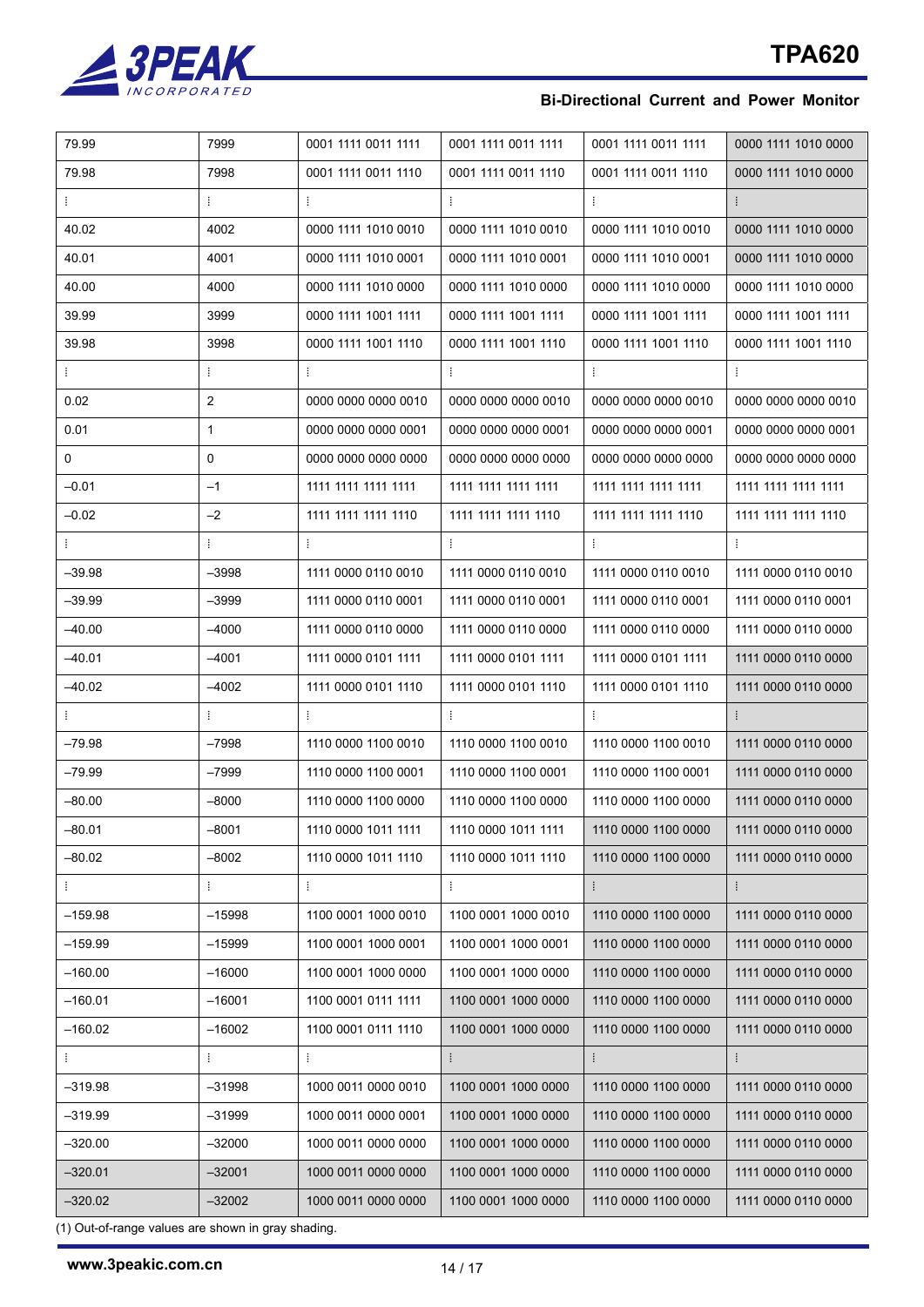

### **Bus Voltage Register (address = 02h)**

The Bus Voltage register stores the most recent bus voltage reading, VBUS.

#### *Table 11 Bus Voltage Register (BRNG = 1)*

At full-scale range =  $32$  V (decimal =  $8000$ , hex =  $1F40$ ), and LSB =  $4$  mV.

| 15          | 14          |             | 12                          | 44               | 10               |                 |                 |                  |                  |                  |                  |                |                          |             |            |
|-------------|-------------|-------------|-----------------------------|------------------|------------------|-----------------|-----------------|------------------|------------------|------------------|------------------|----------------|--------------------------|-------------|------------|
| <b>BD12</b> | <b>BD11</b> | <b>BD10</b> | B <sub>D</sub> <sub>9</sub> | B <sub>D</sub> 8 | B <sub>D</sub> 7 | B <sub>D6</sub> | B <sub>D5</sub> | B <sub>D</sub> 4 | B <sub>D</sub> 3 | B <sub>D</sub> 2 | B <sub>D</sub> 1 | B <sub>D</sub> | $\overline{\phantom{a}}$ | <b>CNVR</b> | <b>OVF</b> |

#### *Table 12 Bus Voltage Register (BRNG = 0)*

#### At full-scale range = 16 V (decimal = 4000, hex = 0FA0), and LSB = 4 mV.

| 15 | 14          | $\overline{12}$<br>19 | $\overline{10}$<br>UA.      | . .             | 10               |                 |                 |                  |                 |                  |                 |                |             |            |
|----|-------------|-----------------------|-----------------------------|-----------------|------------------|-----------------|-----------------|------------------|-----------------|------------------|-----------------|----------------|-------------|------------|
|    | <b>BD11</b> | <b>BD10</b>           | B <sub>D</sub> <sub>9</sub> | BD <sub>8</sub> | B <sub>D</sub> 7 | B <sub>D6</sub> | B <sub>D5</sub> | B <sub>D</sub> 4 | BD <sub>3</sub> | B <sub>D</sub> 2 | BD <sup>-</sup> | B <sub>D</sub> | <b>CNVR</b> | <b>OVF</b> |

#### **CNVR: Conversion Ready**

- Bit 1 Although the data from the last conversion can be read at any time, the TPA620 Conversion Ready bit (CNVR) indicates when data from a conversion is available in the data output registers. The CNVR bit is set after all conversions, averaging, and multiplications are complete. CNVR will clear under the following conditions:
	- 1.) Writing a new mode into the Operating Mode bits in the Configuration Register (except for Power-Down or Disable)
	- 2.) Reading the Bus Voltage Register

#### **OVF: Math Overflow Flag**

Bit 0 The Math Overflow Flag (OVF) is set when the Power or Current calculations are out of range. It indicates that current and power data may be meaningless.

### **Power Register (address = 03h) [reset = 00h]**

Full-scale range and LSB are set by the Calibration register. The Power register records power in watts by multiplying the values of the current with the value of the bus voltage.

| 15          | 14          | 13    | 12          | $\overline{11}$ | 10          |                 |                 |                  |                 |                 |                 |                 |                             |                 |                             |
|-------------|-------------|-------|-------------|-----------------|-------------|-----------------|-----------------|------------------|-----------------|-----------------|-----------------|-----------------|-----------------------------|-----------------|-----------------------------|
| <b>PD15</b> | <b>PD14</b> | PD13  | <b>PD12</b> | <b>PD11</b>     | <b>PD10</b> | PD <sub>9</sub> | PD <sub>8</sub> | P <sub>D</sub> 7 | PD <sub>6</sub> | P <sub>D5</sub> | PD <sub>4</sub> | PD <sub>3</sub> | P <sub>D</sub> <sub>2</sub> | PD <sup>1</sup> | P <sub>D</sub> <sub>0</sub> |
| $R-0$       | $R-0$       | $R-0$ | $R-0$       | $R-0$           | $R-0$       | R-0             | R-0             | R-0              | R-0             | R-0             | $R-0$           | $R-0$           | $R-0$                       | $R-0$           | $R-0$                       |

*Table 13 Power Register* 

LEGEND: R/W = Read/Write; R = Read only; -n = value after reset

### **Current Register (address = 04h) [reset =00h]**

Full-scale range and LSB depend on the value entered in the Calibration register. Negative values are stored in 2's complement format.

| 15           | 14               | 13               | 12               | 11    | 10               |                 |                 |       |                 |                 |                 |                  |                             |                 |                             |
|--------------|------------------|------------------|------------------|-------|------------------|-----------------|-----------------|-------|-----------------|-----------------|-----------------|------------------|-----------------------------|-----------------|-----------------------------|
| <b>CSIGN</b> | CD <sub>14</sub> | CD <sub>13</sub> | CD <sub>12</sub> | CD11  | CD <sub>10</sub> | CD <sub>9</sub> | CD <sub>8</sub> | CD7   | CD <sub>6</sub> | CD <sub>5</sub> | CD <sub>4</sub> | C <sub>D</sub> 3 | C <sub>D</sub> <sub>2</sub> | CD <sub>1</sub> | C <sub>D</sub> <sub>0</sub> |
| $R-0$        | $R-0$            | $R-0$            | $R-0$            | $R-0$ | $R-0$            | $R-0$           | $R-0$           | $R-0$ | $R-0$           | $R-0$           | $R-0$           | $R-0$            | $R-0$                       | $R-0$           | $R-0$                       |

#### *Table 14 Current Register*

LEGEND: R/W = Read/Write; R = Read only; -n = value after reset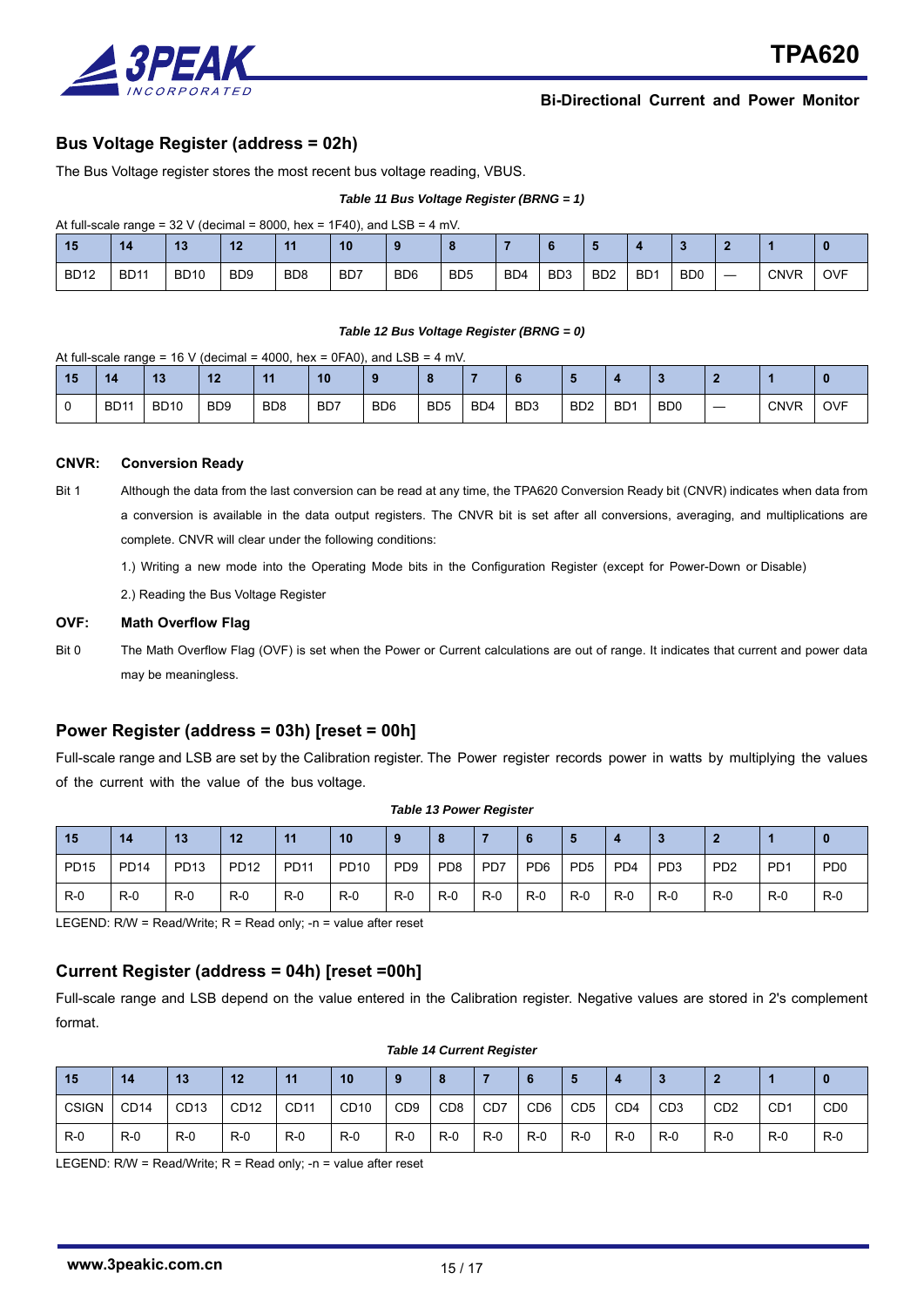

## **Calibration Register**

The value of the Current register is calculated by multiplying the value in the Shunt Voltage register with the value in the Calibration register.

## **Calibration Register (address = 05h) [reset = 00h]**

Current and power calibration are set by bits FS15 to FS1 of the Calibration register. Note that bit FS0 is not used in the calculation. This register sets the current that corresponds to a full-scale drop across the shunt. Full- scale range and the LSB of the current and power measurement depend on the value entered in this register. This register is suitable for use in overall system calibration. Note that the 0 POR values are all default.

| <b>15</b>    | 14           | 13           | 12           | 11           | 10           |      |                 |      |                 | Ð               |      | ≘       |                 |                 |                 |
|--------------|--------------|--------------|--------------|--------------|--------------|------|-----------------|------|-----------------|-----------------|------|---------|-----------------|-----------------|-----------------|
| <b>FS15</b>  | <b>FS14</b>  | <b>FS13</b>  | <b>FS12</b>  | <b>FS11</b>  | <b>FS10</b>  | FS9  | FS <sub>8</sub> | FS7  | FS <sub>6</sub> | FS <sub>5</sub> | FS4  | FS3     | FS <sub>2</sub> | FS <sub>1</sub> | FS <sub>0</sub> |
| <b>R/W-0</b> | <b>R/W-0</b> | <b>R/W-0</b> | <b>R/W-0</b> | <b>R/W-0</b> | <b>R/W-0</b> | R/W- | R/W-            | R/W- | R/W-            | R/W-            | R/W- | $R/W-0$ | $R/W-0$         | $R/W-0$         | R/W-0           |
|              |              |              |              |              |              |      |                 |      |                 |                 |      |         |                 |                 |                 |

*Table 15 Calibration Register(1)*

LEGEND: R/W = Read/Write; R = Read only; -n = value after reset

(1) FS0 is a *void* bit and will always be 0. It is not possible to write a 1 to FS0. CALIBRATION is the value stored in FS15:FS1.